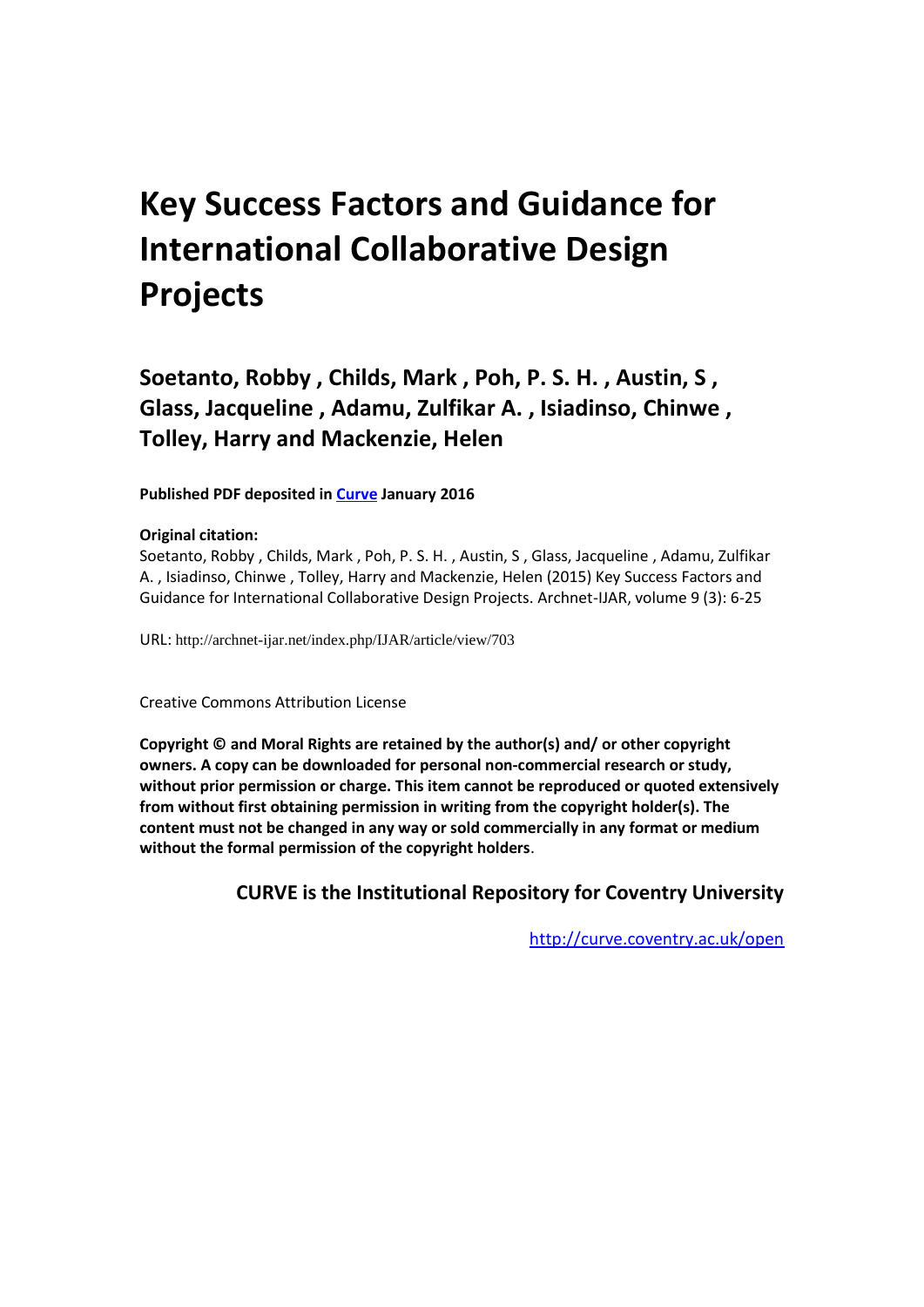

# **KEY SUCCESS FACTORS AND GUIDANCE FOR INTERNATIONAL COLLABORATIVE DESIGN PROJECTS**

#### **Robby Soetanto\*, Mark Childs† , Paul S.H. Poh# , Stephen Austin† , Jacqueline Glass\*, Zulfikar A. Adamu\*, Chinwe Isiadinso\*, Harry Tolley@ and Helen MacKenzie@**

*\*School of Civil and Building Engineering, Loughborough University, LE11 3TU, UK #Department of Architectural Science, Ryerson University, Toronto, Canada †School of Energy, Construction and Environment, Coventry University, CV1 5FB, Coventry, UK @Education Consultant, 47 Shaw Street, Ruddington, Nottingham, NG11 6HF*

\*Corresponding Author's email address: R.Soetanto@lboro.ac.uk

#### **Abstract**

*In the built environment (BE) sector, the co-creation process of design demands understanding of requirements (as viewed by parties involved), mobilisation of tacit knowledge, negotiation, and complex exchange of information. The need to collaborate over distance has further exacerbated the complexity of the process, and, in itself, represents a significant challenge for BE professionals who are increasingly expected to undertake this process within globally distributed virtual teams. The research aims to identify key success factors and develop guidance for international collaborative design projects, via the implementation of collaborative design courses in UK and Canadian universities over three academic years. Questionnaire surveys, focus groups, observation of online meetings, personal reflections provided data for the analysis. The findings reveal the significance of the perceived risk of collaboration and a difference in preferred communication mode between architects and civil/structural engineers. These findings suggest the impact of training in the subject discipline, and that the opportunity for co-located working has helped the development of trust. The guidance is aimed at BE educators who wish to implement this activity in their courses.*

**Keywords:** *collaborative design, communication mode, virtual team*

#### **INTRODUCTION**

In the early design process of built facilities, communication between parties from different disciplines has potentially significant impacts on downstream activities, and on the creation of added value. At this early stage, design problems are by nature often not clearly defined and can be characterised by vague initial requirements, partially specified goals and indefinite possible solutions (Tezel & Casakin 2010). To produce a satisfying solution requires an iterative and creative collaboration between parties. This co-creation process of design involves mobilisation of knowledge which is often tacit and embedded within individual disciplines. The collaboration process has been the subject of research in the last two decades, which have produced process models and IT tools (e.g. Kagioglou *et al*., 1998; Austin *et al*., 2000; Bouchlaghem *et al*., 2005), and suggested behavioural change and innovative procurement arrangements to enable better collaboration (e.g. Akintoye & Main, 2007). Despite some improvements, poor communication remains one of the root causes of mediocre performance in design and construction (Dainty *et al*., 2006).

Advance developments in information and communication technologies (ICTs) have made possible real time, distanced communication between parties in different locations. Increasing international collaboration in the building industry means that more professionals will be required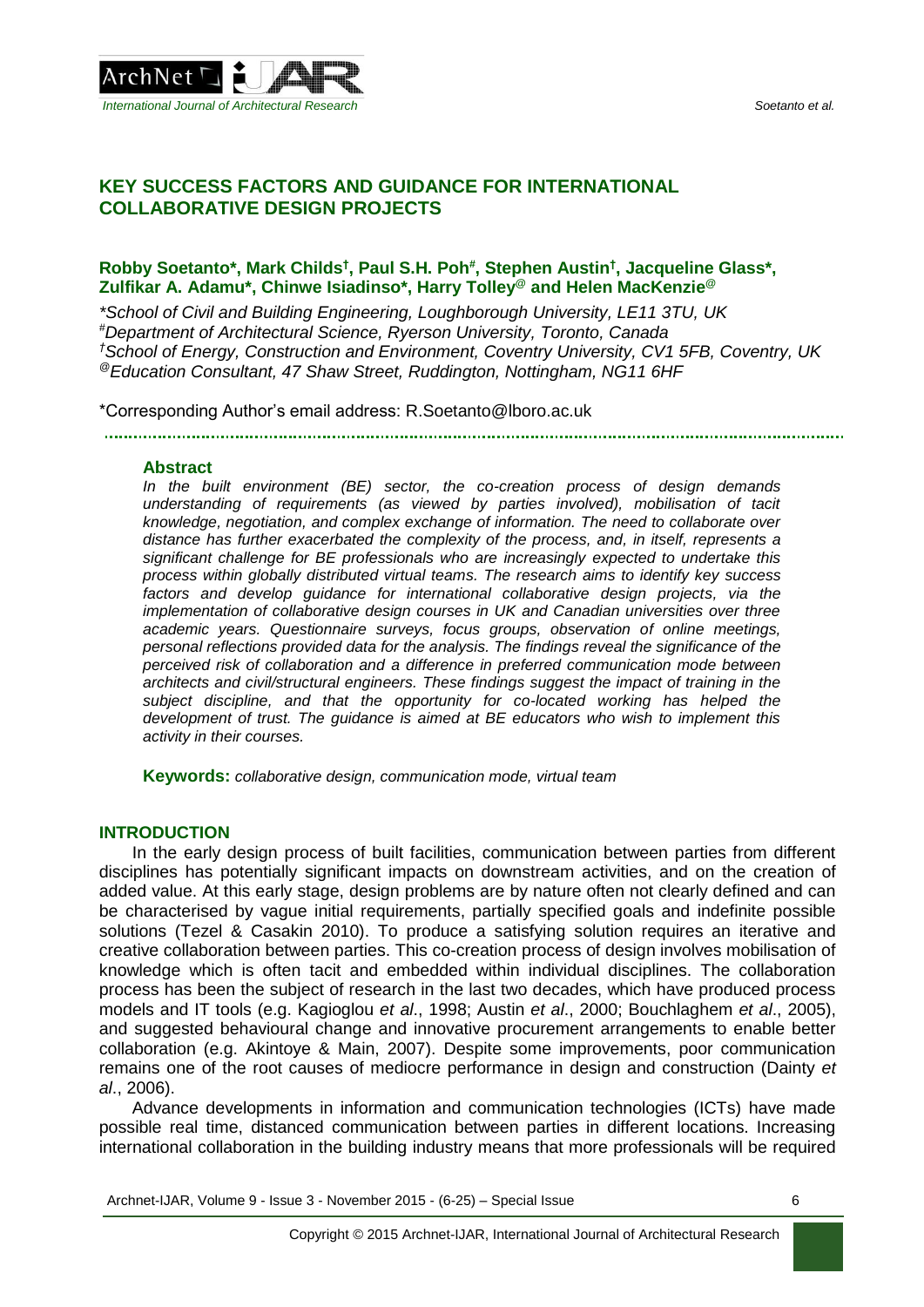

to work in virtual teams within an online platform. To ensure effective performance, these parties have to manage content space (i.e. activities to be undertaken, problems to be resolved) and relational space (i.e. social interaction with possible conflicts and opportunities). Importantly, the team needs to achieve a high level of collaboration awareness (Leinonen *et al*., 2005). This online mode of working is particularly challenging given the complex design process, requiring rapid exchange of information, in addition to strongly ingrained disciplinary divisions between parties. This is inherent within the modus operandi of the industry, and has created structural and cultural barriers which inhibit integration, resulting in inefficient processes and sub-optimal solutions to the client's problems. Arguably, it is also reflected in the current education system of the built environment (BE) subjects, reinforcing the culturally-ingrained 'disciplinary silo' in the construction industry (Banwell 1964, Latham 1994, BAF 2015).

Multi-disciplinary working presents a significant cognitive challenge for students as this requires a comprehensive understanding of the interests and orientation of the other subject disciplines, and the need to fit these in a 'jigsaw' of knowledge to produce the constructed facility. This understanding may improve as individuals obtain more experience from their exposure to workplace practice. Further, there are attitudinal requirements that will facilitate successful multidisciplinary working, for example, a willingness to consider and accept the ideas of others, level of trust, preference for working in teams, the ease of establishing relationships with others in the team, which are very much related to culture at functional, organisational and national levels. These can all be better acquired through experiential learning, rather than infused through the process of knowledge transmission during a lecture session. Another important challenge is the potential mismatch of preferred communication modes between parties from different disciplines. Due to inherent cognitive processing, individuals may have preferences for the way they wish to receive and give information. The same information can be represented in different ways; the choice is made by individuals based on their cognitive process of sense-making. The mismatches between preferred and actual communication modes may lead to less effective exchanges of information, misunderstanding, disputes and stresses. Knowledge of learning styles would permit individual learners to adopt appropriate strategies (i.e. use of representations) which can facilitate better understanding and communication. On the other hand, tutors would also be able to adopt the most effective teaching methods for the learners. Learning styles would also allow an evaluation of the impact of training in the BE disciplines; whether students in different disciplines may exhibit different learning styles, and whether they prefer certain representations of information. Currently, there is little knowledge on the relationship between BE subject disciplines and preferred communication mode.

The recently published report by BIM2050 group (2014), commissioned by the UK Construction Industry Council, illustrates the future of working in the BE sector, and identifies the education and skills requirements to meet future challenges to the year 2050, in the context of global competition and uncertainty, increasing complexity of built facilities, depleting resources and emerging technologies. The report highlights the ever-important integration in the design and construction process, suggesting that a future mode of working requires graduates who can work across disciplinary and geographical boundaries. In Canada, a survey by Digicon and IBC (2013) suggests that industry growth in the use of Building Information Modelling (BIM) technology relies on the education of BE professionals. This projection of skills requirements for the 21st century could have profound implications for the provision of BE education. Therefore, there is a need to rethink BE education systems to prepare graduates to harness the opportunity given by emerging technologies to work in a globalised industry. Importantly, BE educators should introduce curricula which can provide BE students with essential experience and skills required to work and collaborate across disciplines, cultural and geographical boundaries. This presents a complex and intricate problem for BE educators, whose main responsibility is to prepare the future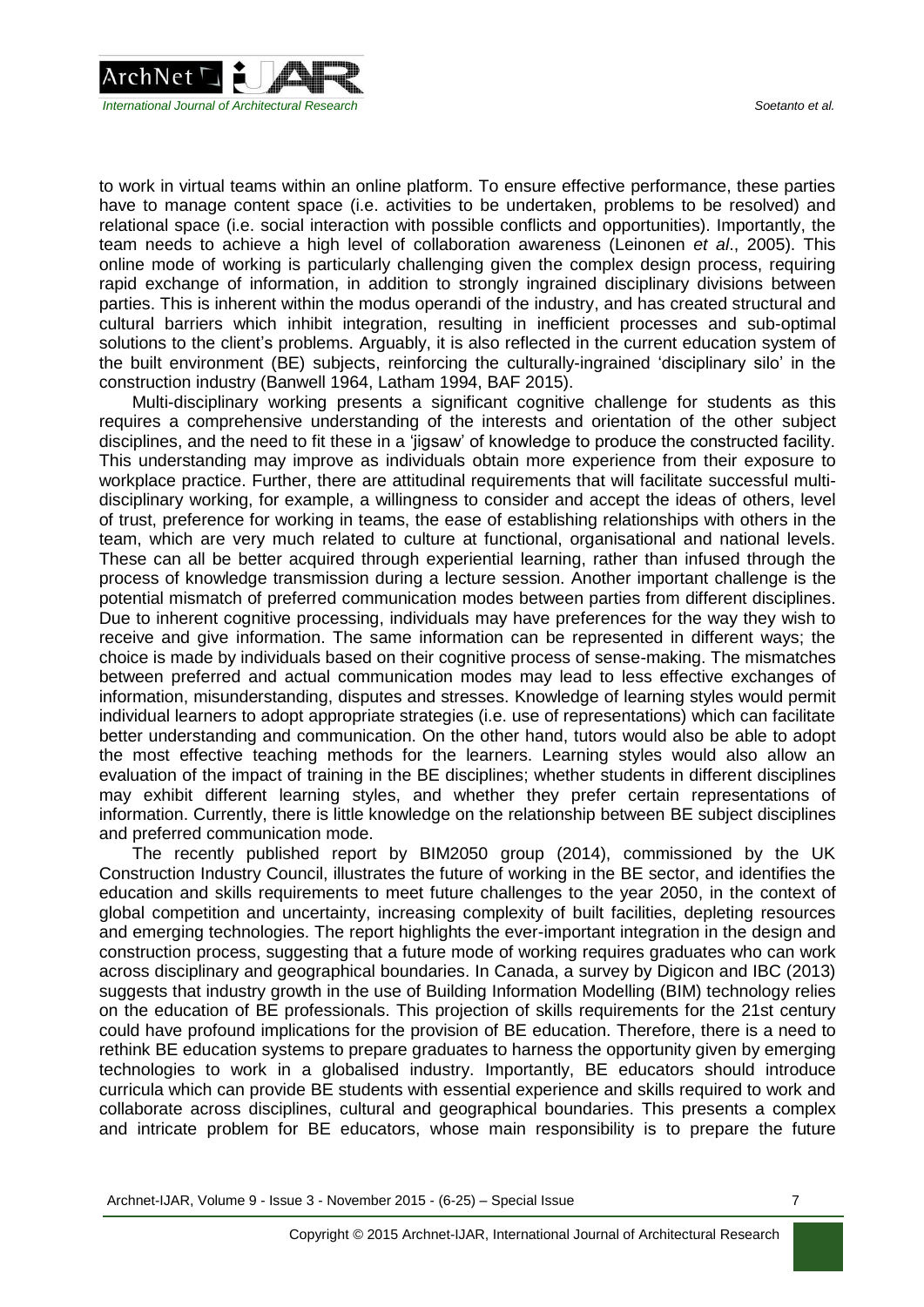

professionals for the industry. Despite its significance for industry progress, little is known on how BE educators can implement these curricula more effectively.

Given the above challenges, the key research questions which this paper seeks to address are:

1. What are the factors influencing the performance of collaboration in virtual teams?

2. Is there any difference in preferred communication mode between parties from different disciplines in the building design process?

3. What strategies should be deployed to achieve effective online collaboration? How can these be used by BE educators to incorporate collaborative design projects within the curricula?

To address these questions, research was initiated by implementing an authentic, multidisciplinary, distanced collaborative design project which mimics industry practice. This paper reports the findings of the investigation of virtual teamwork of final year undergraduate BE students in two institutions in the UK and Canada. They were required to design a building project and collaborate over the internet using various modes of communication including Skype, email, Dropbox and GoToMeeting. They undertook a process of co-creation of a building design over a geographical distance. This design project was repeated in three consecutive academic years. To address the first two research questions, each year, a questionnaire was distributed in two phases at the beginning of the first semester and at the end of the second semester. In the third academic year, the project involved the use of GoToMeeting desktop sharing which permits real time interaction and discussion of building design objects, such as plans, drawings and 3D models. A greater understanding of significant factors influencing collaboration in the virtual teams and preferred communication modes of individuals from different disciplines will help BE educators to develop appropriate strategies to facilitate collaboration and enhance the skills of students. Through observation of meetings, focus group interviews and analysis of individual personal reflections, guidance for effective practice in collaborative building design project was developed. The following sections present a review of relevant literature which provides the underpinning knowledge for the development of the research. A method to identify individual preferred communication modes, collaborative design process, research methodology and methods are described, before the presentation and discussion of findings and the guidance for effective practice in collaborative design projects. Conclusions are drawn to illustrate what the findings may mean for construction education and industry professional practices, and the limitations are described with further research.

#### **COLLABORATIVE DESIGN PROJECT**

The collaborative design project is considered part of the problem-based learning which is often equated to inquiry-based learning, project-based project-, product-, process-, people-based learning (Fruchter, 1999). Although these have slightly different meanings, such terms rest on common philosophical ground in that the learning centres around student activities; the students learn more effectively from the activities they undertake and experience first-hand, rather than from listening to traditional lectures. Here, 'problem' could be a (hypothetical or real) project, scenario, case-study, research question or similar in a classroom, work-based, laboratory-based or other appropriate setting and for which a range of solutions or responses are appropriate (Wilson-Medhurst, 2008). Collaborative activities enrich the learning process, allowing the learners to share and enhance knowledge in a group work setting, and represent the practice of multi-disciplinary design in the industry. However, the idea of a collaborative design project is not new, and is a feature of BE courses around the world. For example, Barry *et al*. (2012) describe the development of the capstone design course in Purdue University, which has been teamtaught since the early 1960s. Some recent examples, such as Bhandari *et al*. (2011), Peterson *et al*. (2011), Soibelman *et al*. (2011), Wolcott *et al*. (2011), Korkmaz (2012), Stanford *et al*. (2013), Solnosky *et al*. (2014), are varied in their focus with different objects of design, supporting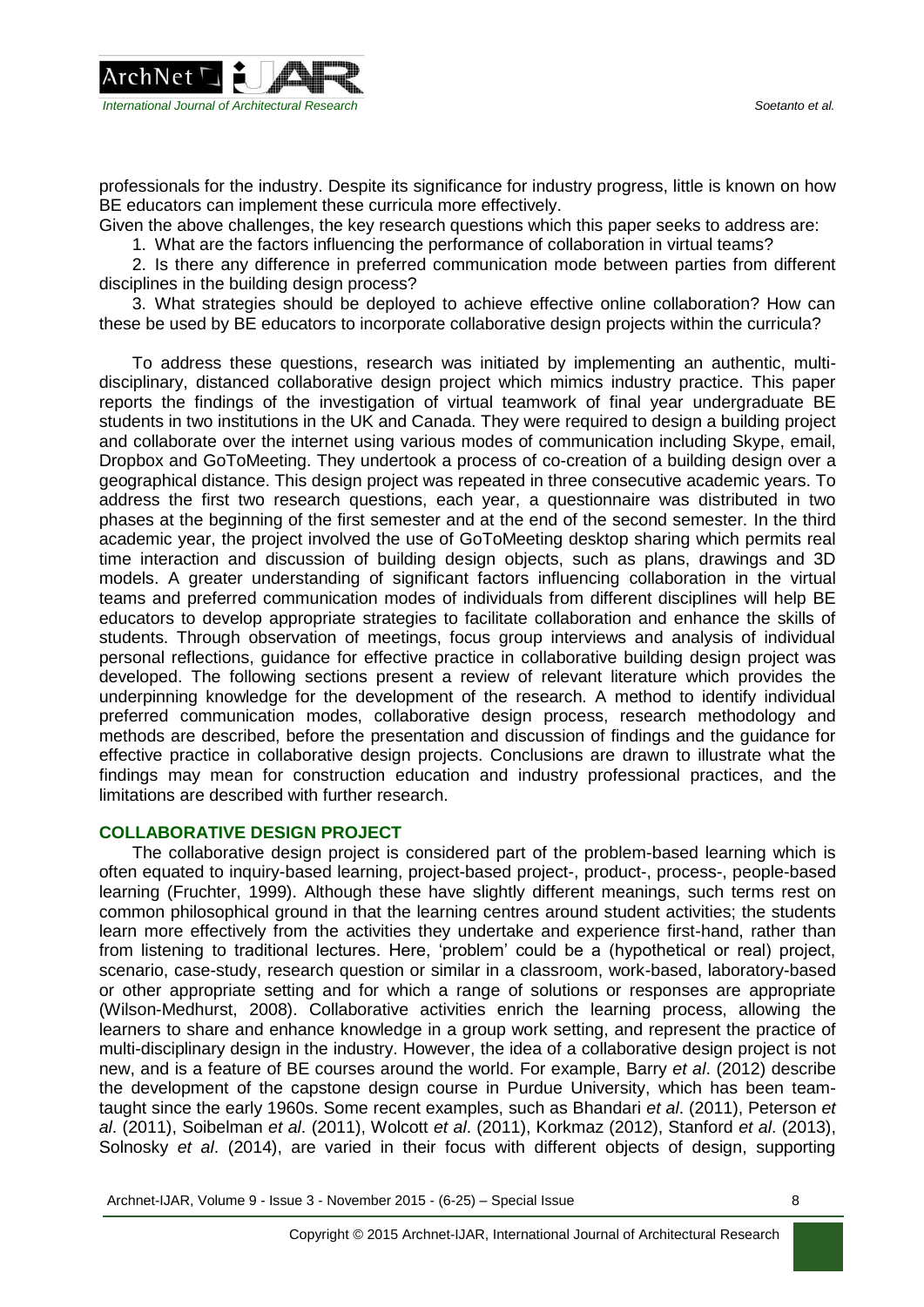

technologies, disciplinary composition and locations of team members, previous training and education levels (Soetanto *et al*., 2014). Most were implemented within one institution which makes possible regular offline (face-to-face) communication between students (e.g. Tucker & Rollo, 2006; Barry *et al*., 2012; Solnosky *et al*., 2014), but fewer include collaboration between students from two or more institutions from different geographical locations (such as Fruchter, 1999; Hussein & Peña-Mora, 1999; O'Brien *et al*., 2003 and Becerik-Gerber *et al*., 2012; Soetanto *et al*., 2014). Previous research studies have considered the effectiveness of distributed project teams (Gaudes *et al*., 2007; Kankanhalli *et al*., 2007) and the impacts of distance collaboration on the outcome of a design process (Dossick *et al*., 2015).

#### **The challenges of communication in a distributed team**

Geographical separation of the team members prevents face-to-face communication and interaction which is often a necessary condition in the problem solving sessions to achieve an optimum design outcome. Despite extensive research conducted to understand how and why teams achieve desired outcomes, relatively little is known about the elements that determine and influence virtual team performance (Lee-Kelley & Sankey, 2008; Algesheimer *et al*., 2011). Gaudes *et al*. (2007) compiled a comprehensive list of factors that contribute towards the effectiveness of virtual teams, and grouped them against an inputs-processes-outputs model and facets of individual, team, leader, organisation, project, and technology. However, there is no pointer to which factors are the most appropriate for a certain context, and arguably the same list could also be applicable for traditional co-located teams. Further, they highlighted the need to consider the context and systemic association between micro (i.e. individual, team) and macro (i.e. organisation, company in the supply chain) levels when considering factors influencing the effectiveness of a virtual team.

The literature on virtual teamwork shows consensus that trust is the critical factor for maintaining team effectiveness. In virtual collaboration, the word 'trust' is interpreted as perceptions of trustworthiness (Hardin, 2000 c.f. Zolin *et al*., 2004). Mayer *et al*. (1995) and Zolin (*ibid*.) recommended three dimensions underlying perceived trustworthiness: benevolence, ability, and integrity. As defined in Zolin (*ibid*.), benevolence is the positive perception of the trustee towards the trustor (Mayer *ibid*.). Benevolence can be the outcome of parties having successfully aligned interests and goals in the project (Hardin, 2000). Ability is the perception that the trustee has the skills and resources needed to perform the task for the project. A high level of effort (i.e. diligence) does not guarantee success if the party does not have the required skills to undertake the task. In this case, the level of trust may suffer. Trust also depends on the individual perceptions of those in the collaboration. A person having integrity is seen to be more likely to behave in honorable ways and not deceive their co-workers about their intention to meet commitments and expectations (Zolin *ibid*.). Mayer (*ibid*.) and Zolin (*ibid*.) argue that the perception of risk also influences perceived trustworthiness and trust. Thus, when the perceived risk is high, higher perceived trustworthiness may be required to trust the other. Collaborating in a geographically-distributed, multidisciplinary team may impose a higher risk (as perceived by individual members) due to dependence on one another's skills to complete the work, difficulty to know one anothers' work progress, and difficulty in reaching a shared understanding (Zolin *ibid*.; Leinonen *et al*., 2005).

The absence of social interaction in virtual teams is likely to limit the development of high levels of trust, although higher trust and cohesion could be achieved when team members are involved in social interaction earlier in the project (Chidambaram, 1996; Jarvenpaa & Leidner, 1999 c.f. Gaudes *et al*., 2007). In co-located teams, trust is nurtured through personal interactions between members over time, as time would also permit feedback, sharing and support between members, which facilitate team cohesion and develop team identity (Hertel *et al*., 2005 c.f. Gaudes *et al*., 2007). When team members are separated, they are less likely to establish one-to-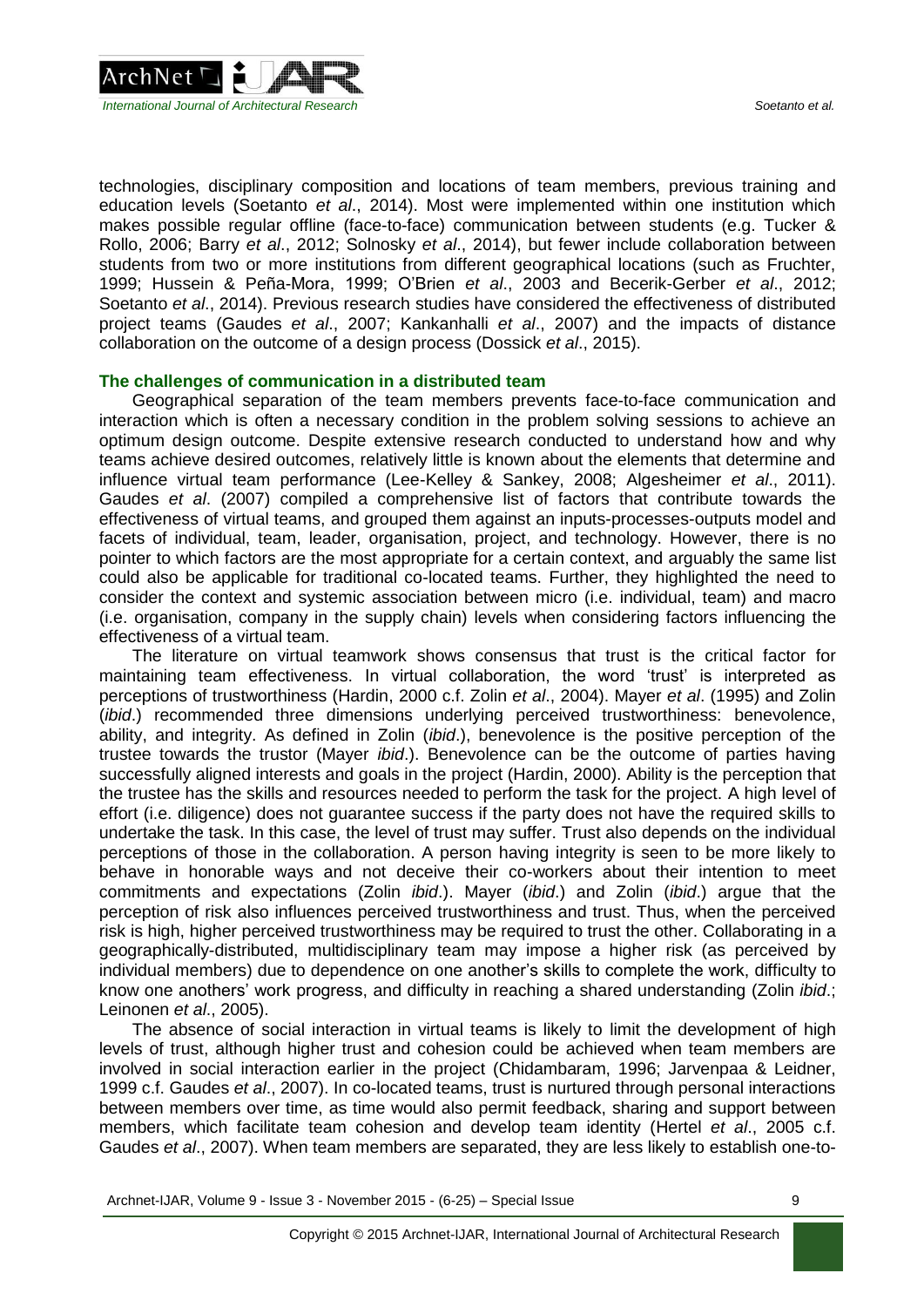

one relationships (Chinowsky & Rojas, 2003). As trust is developed over time, reduced time for interaction due to financial pressure can thus serve to prevent the development of trust in teams. Several other factors that may contribute to the lack of (the development of) trust are: the different disciplines involved, different working practices (i.e. building standards, regulations, legal framework), and different cultures at functional, institutional and national levels (Zolin *ibid*.). In addition to the transient project-based nature of construction, working in a virtual team does not enable the anticipation of future association which promotes trust and cooperation. Co-location allows teams to foster shared values, expectation, cohesion and increase commitment to an objective (Daim *et al*., 2012). The absence of frequent in-person interaction, aligned expectations and team cohesion may increase the propensity for conflicts between team members (Kankanhalli *et al*., 2007). These conflicts can be further exacerbated by the mismatch of preferred communication modes between individuals from different disciplinary backgrounds, as explained in the following section.

#### **Preferred communication modes**

In the building design process, a mismatch in preferred communication mode can hamper the creative process of co-creation of building design, whereby interacting individuals are expected to understand one another's mental schema and maintain a high level of collaboration awareness. Given that the creative design process involves information exchange and learning activities, an individual's learning style would have a strong association with their preference to receive and give information. For example, Demirbas & Demirkan (2003) found the effect of learning styles and the type of representation used to solve design problem on the outcome. Yazici (2005 cited various authors) indicated that individual characteristics such as psychological profile and learning preferences were likely to influence performance. Here, there is a need to define an appropriate learning style inventory to investigate the preferred communication modes of members of multidisciplinary team.

Despite long-term use and popularity of the term 'learning style', there is still disagreement about its definition and relationships with cognitive styles and learning ability, as well as a lack of consensus on what a learning style inventory should include (Leite *et al*., 2010). Kolb's (1984) experiential learning style focuses on the cognitive process of learning style (i.e. how individuals process information in the brain). The VARK (Visual, Aural, Read/write, Kinesthetic) questionnaire was developed by Neil D. Fleming in 1987 as a means to identify an individual's preferred communication modes (Marcy, 2001). In comparison to Kolb's (1984) experiential learning style, VARK focuses particular on identifying the preference of individuals to take in information coming to them and the ways by which they like to convey their information (Fleming, 2015). Fleming & Mills (1992) found that many students attributed their learning difficulties to the form in which course material was presented. That is, some students found they had difficulties learning in situations where the course material was only presented orally, while others reported similar difficulties when the material was primarily in written form. The VARK questionnaire helps users to understand their preferred communication modes, and allows them to reflect, and then develop appropriate strategies to facilitate their own learning. Since it was created, VARK questionnaires have been widely adopted not only in an education context, but also in businesses. Through online surveys since 2001, a large database has been collected and analysed according to the demographic and occupational backgrounds of the respondents. The VARK questionnaire was employed in this case to identify the preferred communication mode and the differences between members of each building design team.

#### **The need for research**

Despite its potential benefits, working in geographically-distributed, multidisciplinary teams represents a significant challenge for their members. Previous research studies tend to focus on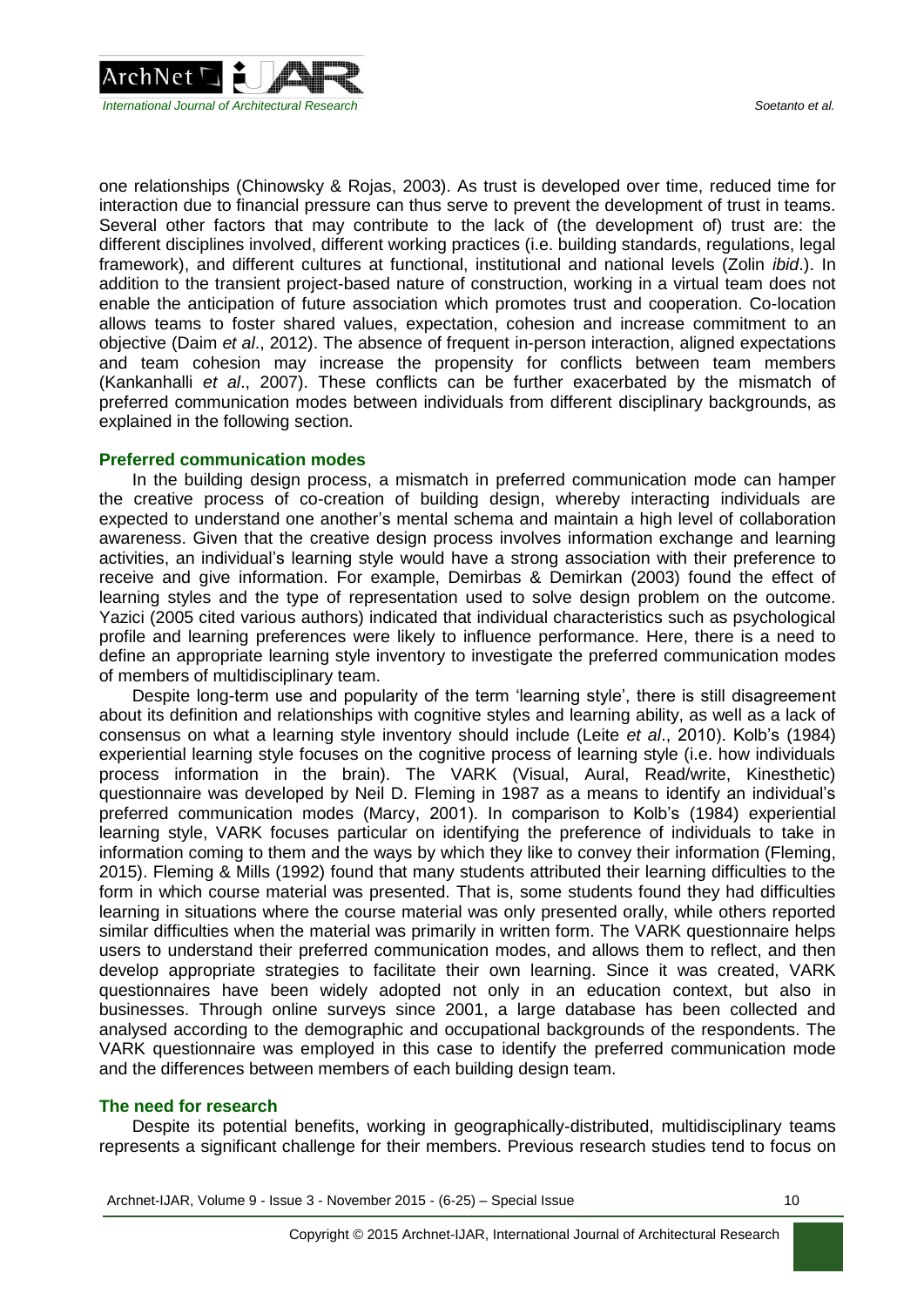

how their performance differs to that of traditional (i.e. co-located) teams, and attempt to understand the factors influencing the performance of a virtual team. However, given the dynamic of a virtual team, variability of implementation context and approaches adopted (Solnosky *et al*., 2014), the performance of the team over a longer time, its influencing factors and impact are difficult to assess objectively (Becerik-Gerber *et al*., 2012; Soetanto *et al*., 2014). O'Brien *et al*. (2003) and Becerik-Gerber *et al*. (2012) found that remote collaboration is not always successful and often less effective than face-to-face offline meetings. Communication technologies are often blamed for the poor performance of virtual teams, but they are not the root cause of problems; although they could amplify the discrepancy and other barriers which already exist, such as the professional ethos of virtual team members (Soetanto *et al*., 2014). Such issues are further exacerbated by the lack of guidance on how to implement a successful collaborative design project. The inconsistency of the outcomes and lack of implementation guidance do not provide sufficient confidence for individuals to work in virtual teams. Ultimately, this could prevent individuals from adopting virtual teamwork, which has the potential to be an effective cost-saving strategy.

The main contribution of this paper is to identify the key success factors influencing multidisciplinary, distributed team interaction and collaboration, and to present a guidance regarding an international collaborative design project. Specifically, the research aims to understand how the perceptions of collaboration and preferred communication mode differ between members of a multidisciplinary virtual team. A greater understanding of these differences will allow the identification of conflicts, the evaluation of the impact of disciplinary training, and the development of appropriate strategies to enhance performance. In the long-term, this knowledge will allow more consistent outcomes to be obtained. Simultaneously, the guidance will not only facilitate this goal, but also help BE educators to implement effective online collaborative design projects in their curricula. A description of the collaborative design process adopted in the research is explained in the following section.

#### **COLLABORATIVE DESIGN PROCESS**

International teams were formed from local groups of four students in each participating universities. These groups then worked on a project brief, which was developed collaboratively by tutors, based on a hypothetical project scenario. The project brief included (i) description of intended purposes of the building, requirements of facilities (e.g. rooms, area, environmental aspects), site location, investigation and constraints (relationships with the existing building and facilities in the surrounding area), operational requirements of group work (i.e. guidance of meetings, roles of individual student), assessment of tasks with detailed requirements for each project phases, and peer assessment using the Web-PA system (see Wilkinson & Lamb, 2010 for description of Web-PA). In addition to these, design guidance regarding building standards, structural design codes, posters and presentations were also provided. Throughout the academic year, the tutors were present, not only as the client, but also to support the collaboration on a consultancy basis and, sometimes, to act as a mediator should relationship issues in the teams arise. The mediator has an important role in the process of virtual collaborative learning (Soetanto *et al*., 2014).

The teams conducted weekly meetings, and appointed a team leader and secretary that were rotated every four or five weeks, thus enabling each member of the team to carry out each role. The team leaders chaired the weekly project meeting, monitored and coordinated the work of the team, ensured that submission dates were met and generally oversaw the day-to-day running of the project team. The secretary took the meeting minutes, noting any important points discussed, and deputised for the team leader in the event of absence. The individual marks were derived from the group mark, after peer assessment to acknowledge individual members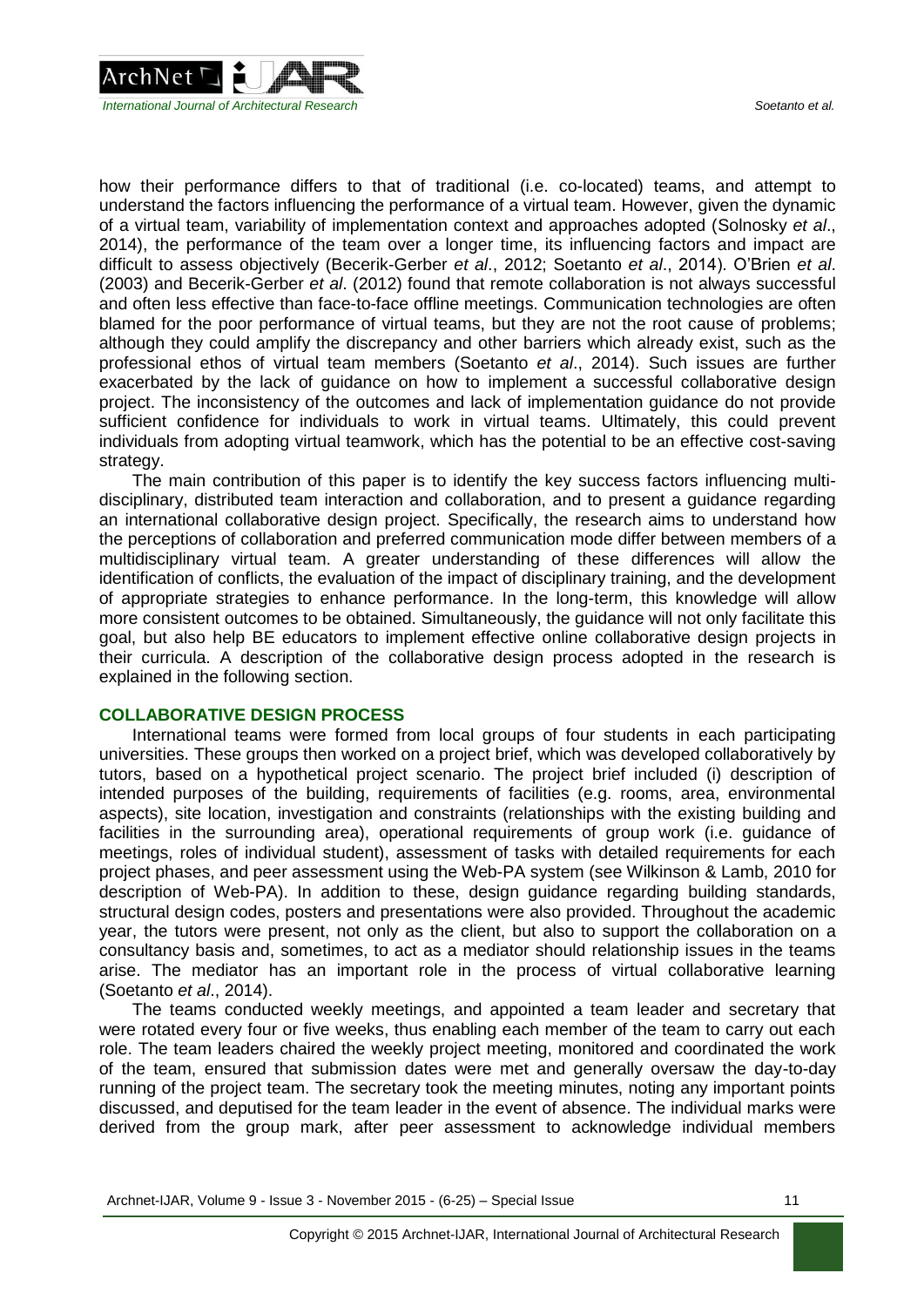

contribution and to ensure fairness. Pedagogical benefits of peer assessment to skills formation in group work is explained in Wilkinson & Lamb (2010).

#### **RESEARCH METHODOLOGY AND METHODS**

The research adopted quantitative and qualitative research methods in order to address the research questions. The research takes the position that individuals (as the unit of analysis) have their own perception of collaboration and preferred mode of communication with the others in the team (ontological position). These perceptions could be measured by asking team members (i.e. participants in the research) to express their opinion against a series of statements on a specific attitudinal scale. Data sets combining responses from the participants could then be analysed statistically to explore differences between categories (i.e. groups in the UK and Canada, gender, working experience, implementation phase), to generate new knowledge (epistemological position). To obtain quantitative data, a questionnaire was developed and distributed to participating students. The other goal was to identify a set of good practices for this type of implementation. In order to maximise impact, and provide sustainability for this implementation approach, the research aimed to create a set of 'guidance notes' for subsequent/future practitioners to follow if they also planned to conduct online collaboration with students. This required rich data detailing the students' and tutors' experiences, and using their perceptions of what worked and what did not during the intervention, to build a set of recommendations. In this case, the research position is that certain practices and interventions have an impact of the outcomes of virtual teamwork (ontological position). These practices and interventions are observable through feedback and observation of participants. This feedback and observation were then analysed qualitatively to generate recommendations (epistemological position). The qualitative data were obtained via focus groups, individual reflections, and observations. In combination, these two data sets provided a strong corroboration of the research findings, thereby verifying the results, further justifying this mixed methods approach, and satisfying the research objectives.

A questionnaire survey was conducted in the first two years of the implementation. In each year, the questionnaire was distributed twice: before (i.e. at the beginning of the first semester) and after implementation of design project (i.e. at the end of the second semester). The questionnaire survey sought: (i) background information (including course, gender, working experience), (ii) aspects of distance collaboration and teamwork (such as trust, quality of work, risk, perception on other team members, communication, face-to-face meeting, satisfaction), (iii) VARK questionnaire, which comprises 16 questions (explaining 16 different situations), each with four different answers, that reflect different ways of taking and giving information for the same situation (provided in Fleming, 2015). For questions related to distance collaboration and teamwork (listed in Table 1) , the respondents were asked to express their level of agreement against a four-point scale from 1 to 4 where 1 indicates 'strongly disagree'; 2 'disagree'; 3 'agree'; and 4 'strongly agree'. A neutral middle point ('neither agree nor disagree') was not included to make respondents more discriminating in their responses, and this makes respondents more thoughtful and leads to more precise responses (Garland, 1991). Therefore, the engagement with and accuracy of the scale used by the research may be improved through the use of a four-point scale. The responses to the VARK questionnaire were coded according to corresponding preferred modes (V, A, R or K). The respondents were allowed to choose multiple answers to each question. The responses corresponding to V, A, R, and K were then summarised. The highest score indicates the preferred mode. If there is a tie between two or more modal preferences, the result is considered a double or triple tied preference (Fleming, 2015). A study by Leite *et al*. (2010) confirms the validity and reliability of measures of VARK learning style.

The questionnaires were distributed to all participating students before the project commenced. They were given around 15 minutes to complete it (three pages in total), and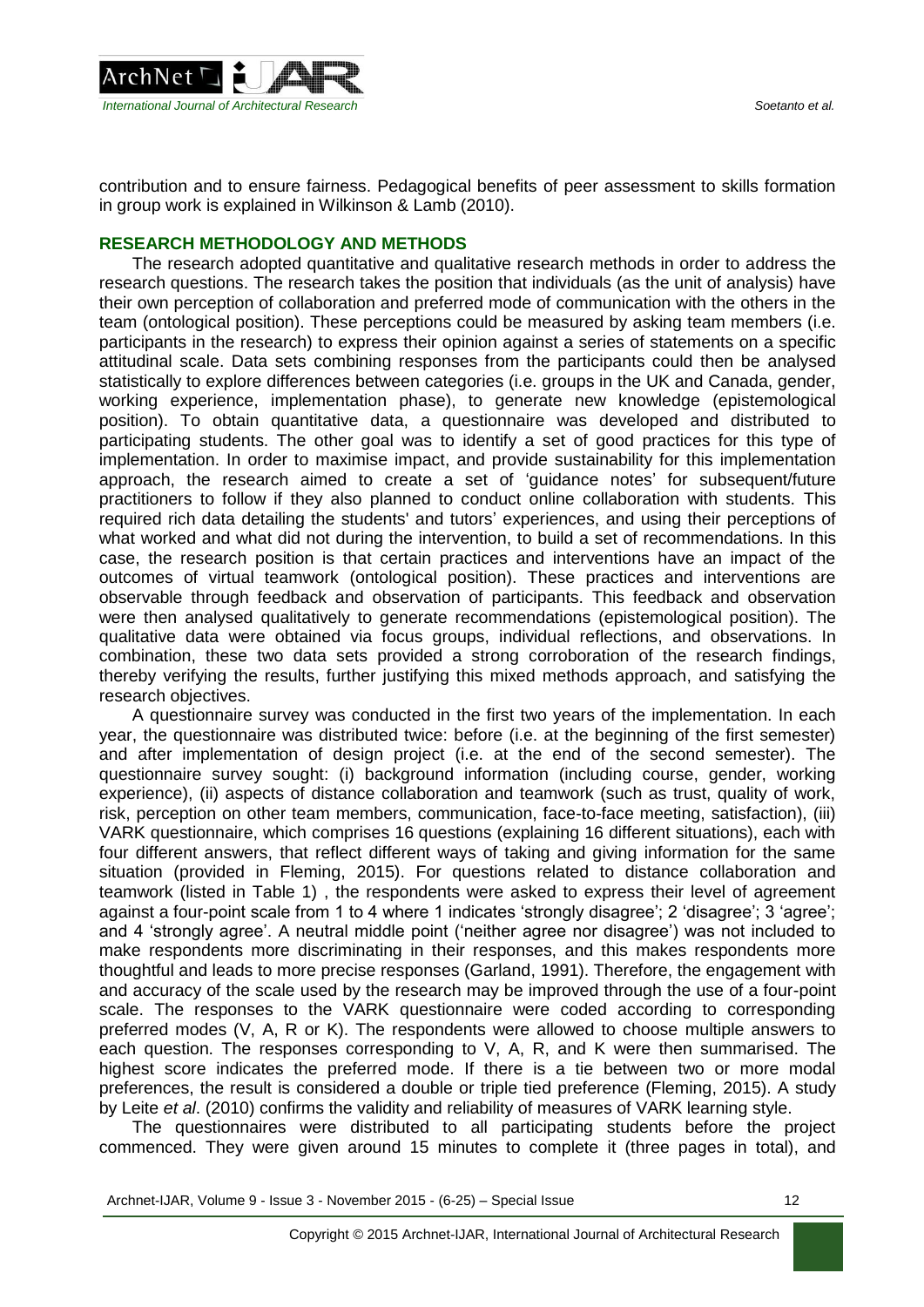

responses were collected by tutors immediately. For the purpose of evaluating the consistency of the findings, this design project was repeated in two consecutive academic years. The first year data collection yielded 134 (n1) completed questionnaires, the second year 58 (n2) completed questionnaires. In total, there were 192 (N) completed questionnaires, which were subsequently statistically analysed using descriptive statistics and Chi-square tests obtained from SPSS software. Chi-square tests were used to identify if there were any significant differences between categories of respondents on their perception of collaboration and preferred communication mode. The initial findings with the smaller data set were presented in Soetanto *et al*. (2012a; 2012b). This paper presents findings of analysis from a larger data set which allows more robust conclusions to be drawn.

Table 1: List of collaboration and teamworking statements statements statements statements statements statements

| Variable<br>Statement<br>V1<br>I need to check to see if the other team members have progressed their tasks<br>as promised.<br>V <sub>2</sub><br>I need to check the quality of work of the other members. |  |
|------------------------------------------------------------------------------------------------------------------------------------------------------------------------------------------------------------|--|
|                                                                                                                                                                                                            |  |
|                                                                                                                                                                                                            |  |
|                                                                                                                                                                                                            |  |
| V <sub>3</sub><br>In group work, I am exposed to higher risk of poor mark / performance.                                                                                                                   |  |
| V <sub>4</sub><br>I feel more rewarded by working in team.                                                                                                                                                 |  |
| V5<br>The other team members make my job easier.                                                                                                                                                           |  |
| V6<br>The other team members are competent.                                                                                                                                                                |  |
| V7<br>The other team members are honest.                                                                                                                                                                   |  |
| V8<br>The other team members complete work commitments on time.                                                                                                                                            |  |
| Communication over the internet is difficult.<br>V9                                                                                                                                                        |  |
| V10<br>Face-to-face meeting is essential for a high performing team.                                                                                                                                       |  |
| V11<br>Conflicts with the team at the other University can be resolved easily.                                                                                                                             |  |
| V12<br>Information has been communicated effectively.                                                                                                                                                      |  |
| V13<br>Information has been communicated via an appropriate medium.                                                                                                                                        |  |
| V <sub>14</sub><br>Decision making process has been effective.                                                                                                                                             |  |
| V <sub>15</sub><br>I need the other team to complete my work.                                                                                                                                              |  |
| V16<br>Leaders exercise their duties effectively.                                                                                                                                                          |  |
| V17<br>I am clear about my role in my team.                                                                                                                                                                |  |
| V18<br>Team members are comfortable with each other.                                                                                                                                                       |  |
| V19<br>Overall, I am satisfied with working in my team.                                                                                                                                                    |  |

In the third year of implementation, the qualitative method was adopted to identify good practices and then develop the guidance for online collaboration. Data were obtained and analysed in three groups of data sets, namely observational analysis of the recordings made by students of their synchronous meetings using 'GoToMeeting', focus group interviews in semesters 1 and 2, and analysis of personal reflections of the students. Participating teams were interviewed via focus groups, and required to submit individual reflections and one recording of team meetings via GoToMeeting, in each semester. Each recording lasted about 30 minutes to one hour and was jointly observed by the research team. A total of fifteen recordings (nine from the first semester and six from the second semester) were obtained. During the observation, the research team identified and discussed key issues arising from the observation. Due to the extensive experience of the research team, this not only enhanced the strength of identification and analysis, but also minimised bias. The findings were then grouped in several specific themes. A saturation point was achieved about half way through the fifteen recordings. The findings from the GoToMeeting observations were further informed by the analysis of focus groups and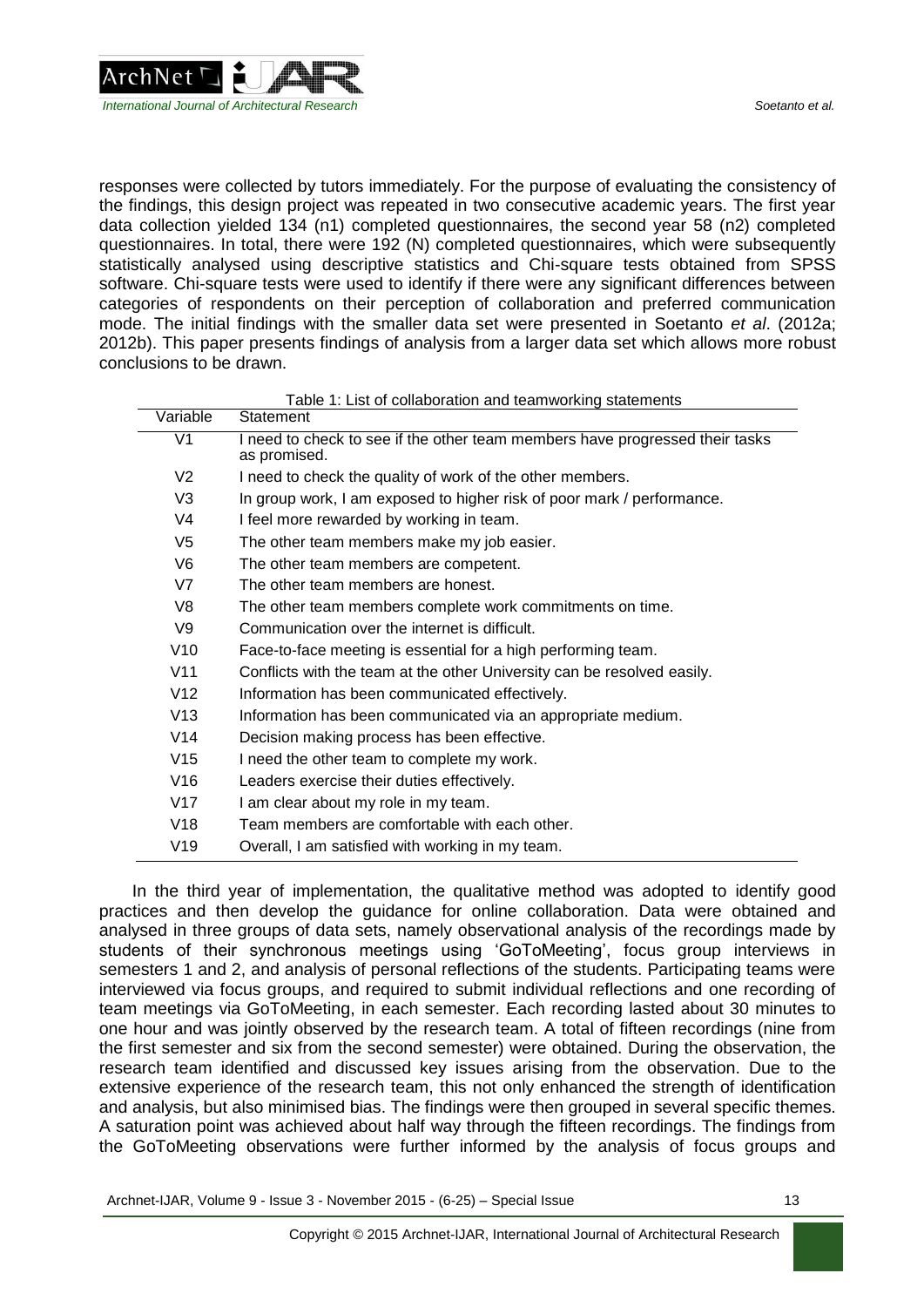

individual reflections. These separate analyses enabled triangulation of the outcomes and provide supporting evidence for the guidance presented here.

#### **RESULTS**

Tables 2, 3 and 4 detail proportions of students based on their working experience, gender, and implementation phase categories. From a total of 192 responses, 92 responses were received from Canadian students, and 100 from UK students. Two-thirds (67.9%) had no work experience in the construction industry. In respect of gender, male students represent 59.2% and female 40.8%. The relatively even distribution of responses allows comparison between categories (e.g. comparison of responses between UK and Canada, male and female, working experience, implementation phase) to explore the relationship between categories and the collaboration variables.

Table 2: The number of participating students in each institution and working experience category Institution Students with working experience? **Total**

|                      | No          | Yes                                                             |      |
|----------------------|-------------|-----------------------------------------------------------------|------|
| <b>UK University</b> | 67 (73.6%)  | 24 (26.4%)                                                      | 91   |
| Canadian University  | 62 (62.6%)  | 37 (37.4%)                                                      | 99   |
| Total                | 129 (67.9%) | 61(32.1%)                                                       | 190* |
|                      |             | Niste: * ture studente did not indicate their werking avantance |      |

Note: \* two students did not indicate their working experience.

| Institution                                                                                                                                                                                                                   | Gender?     |            | <b>Total</b> |  |
|-------------------------------------------------------------------------------------------------------------------------------------------------------------------------------------------------------------------------------|-------------|------------|--------------|--|
|                                                                                                                                                                                                                               | Male        | Female     |              |  |
| UK University                                                                                                                                                                                                                 | 76 (85.4%)  | 13 (14.6%) | 89           |  |
| Canadian University                                                                                                                                                                                                           | 33 (34.7%)  | 62 (65.3%) | 95           |  |
| Total                                                                                                                                                                                                                         | 109 (59.2%) | 75 (40.8%) | $184*$       |  |
| All and the contribution of the contribution of the Holly and the contribution of the contribution of the contribution of the contribution of the contribution of the contribution of the contribution of the contribution of |             |            |              |  |

Note: \* eight students did not indicate their gender.

Table 4: The number of participating students in each institution and implementation phase category<br>Institution **Implementation phase**?<br>**Total** Implementation phase<sup>2</sup>

| 11 13 11 13 11 11 11 1 | <u>IIIDIGIIIGIILAIUII DILASG:</u> |            | ι νιαι |
|------------------------|-----------------------------------|------------|--------|
|                        | Phase 1                           | Phase 2    |        |
| <b>UK University</b>   | 45 (48.9%)                        | 47 (51.1%) | 92     |
| Canadian University    | 52 (52.0%)                        | 48 (48.0%) | 100    |
| Total                  | 97(50.5%)                         | 95(49.5%)  | 192    |

Table 5 presents significant relationships between (institution, gender, working experience, implementation phase) categories and collaboration variables. The analysis revealed some evidence of relationships between 'institution' category and two perceptions of distance collaboration, namely (i) 'In group work, I am exposed to higher risk of a poor mark (V3)' (p=0.051), and (ii) 'Face-to-face (offline) meeting essential for high performing team (V10)' (p=0.003). Further evaluation of the data indicates that Canadian students were more likely to feel that group work would not expose them to higher risk. However, they were likely to believe that face-to-face (offline) meeting was essential to achieve higher team performance.

Significant relationships were found between 'In group work, I am exposed to higher risk of poor mark (V3)', and both 'gender' (p=0.014) and 'working experience' (p=0.039) categories. An observation of the data suggests that female students and those who have previous working experience would tend to disagree that group work brings higher risk. Furthermore, there was a significant relationship between 'working experience' and 'communication over the internet is difficult (V9)' (p=0.008). Examination of the responses indicates that those who have previous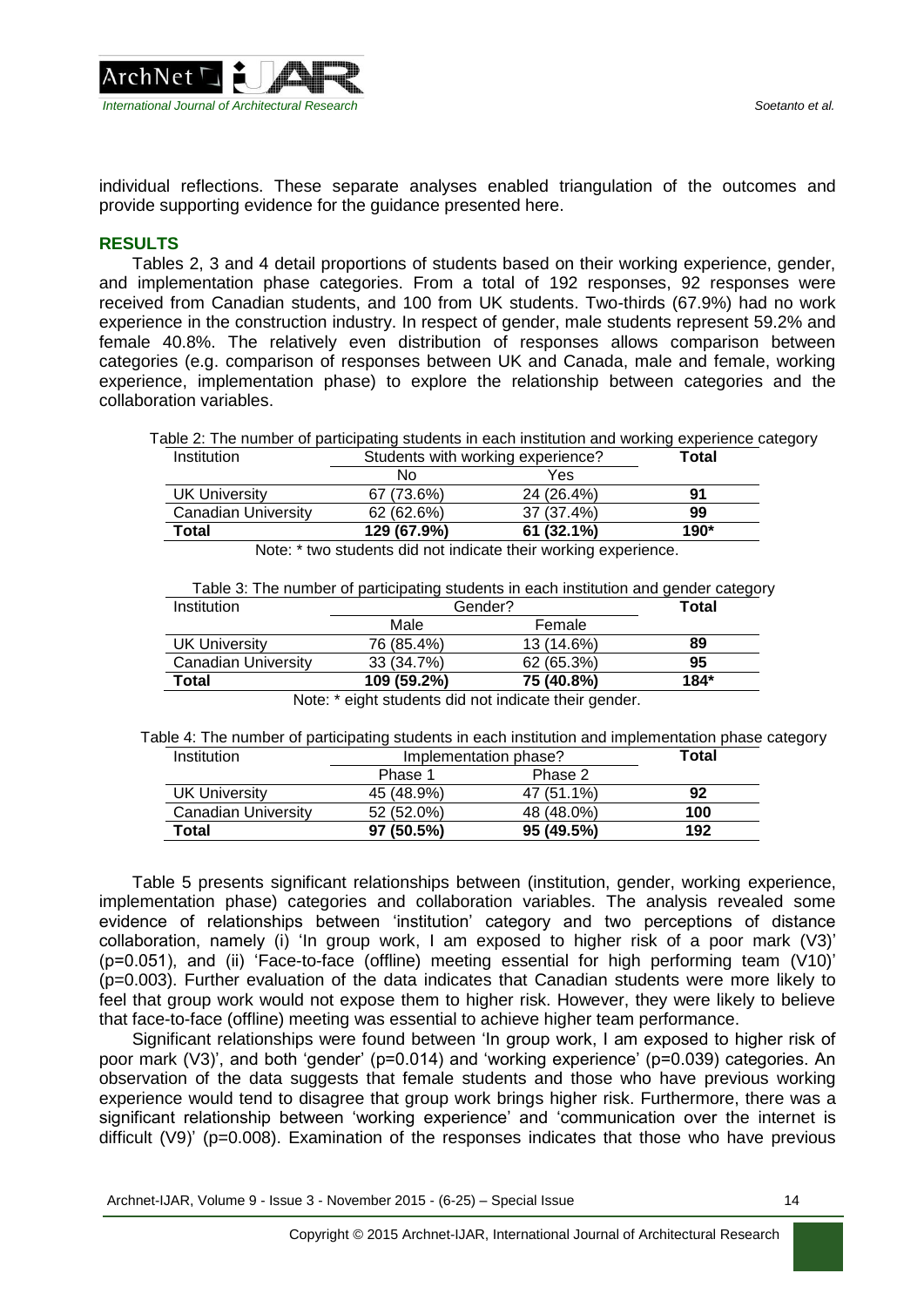

working experience tended to disagree to the statement that communication over the internet is difficult.

An evaluation of the relationships between implementation phase (pre-implementation in semester 1 and post-implementation in semester 2) and collaboration variables revealed that the students tended to agree that 'face–to-face meeting is essential for high performing team (V10)' in semester 2 ( $p=0.023$ ). Perhaps, by the end of design project, the students feel that the issues encountered could have been better resolved through offline face-to-face meetings, if there is any means to organise this. However, the number of the students who disagreed with the statement 'I need the other team to complete my work (V15)' was significantly less in the post-implementation survey (p=0.002). Following their participation in the design project, a proportion of the students surveyed may have come to realise the need to work in team to undertake their work. This may be viewed as a positive improvement in the attitude to collaboration, and the project may have contributed to their enhanced appreciation of inter-dependencies between parties in the design process.

The analysis of VARK data suggests that there is tendency for different communication modes used by the two professions, with architects preferring visual and kinesthetic modes, and civil/structural engineers preferring the read/write mode. This difference was significant in year 1  $(p = 0.014)$  and overall combined responses  $(p = 0.018)$  (see Figure 1). However, this difference was not significant in year 2. An analysis based on gender categories revealed a similar tendency with females preferring visual and kinesthetic modes, and males preferring the read/write mode (year1,  $p = 0.067$ ; overall,  $p = 0.069$ ). This may be because the majority of architectural students in the Canadian university were female, and the majority of civil/structural engineering students in the UK university were male (see Table 3). There is no relationship between both working experience and implementation phase, and VARK categories in the first, second and combined years.

| Category versus Variable                                                                  | Probability value |
|-------------------------------------------------------------------------------------------|-------------------|
| Institution vs. "In group work, I am exposed to a higher risk of a poor mark" (V3)        | 0.051             |
| Institution vs. "Face -to-face meeting is essential for high performing team" (V10)       | 0.003             |
| Gender vs. "In group work, I am exposed to a higher risk of a poor mark" (V3)             | 0.014             |
| Working experience vs. "In group work, I am exposed to a higher risk of a poor mark" (V3) | 0.039             |
| Working experience vs. "Communication over the internet is difficult" (V9)                | 0.008             |
| Phase vs. "Face-to-face meeting is essential for high performing team" (V10)              | 0.023             |
| Phase vs. "I need the other team to complete my work" (V15)                               | 0.002             |
| Institution vs. VARK (year 1)                                                             | 0.014             |
| Institution vs. VARK (year 2)                                                             | 0.705             |
| Institution vs. VARK (years 1 and 2 combined)                                             | 0.018             |
| Gender vs. VARK (year 1)                                                                  | 0.067             |
| Gender vs. VARK (year 2)                                                                  | 0.531             |
| Gender vs. VARK (years 1 and 2 combined)                                                  | 0.069             |

Table 5: Significant relationships between categories and other variables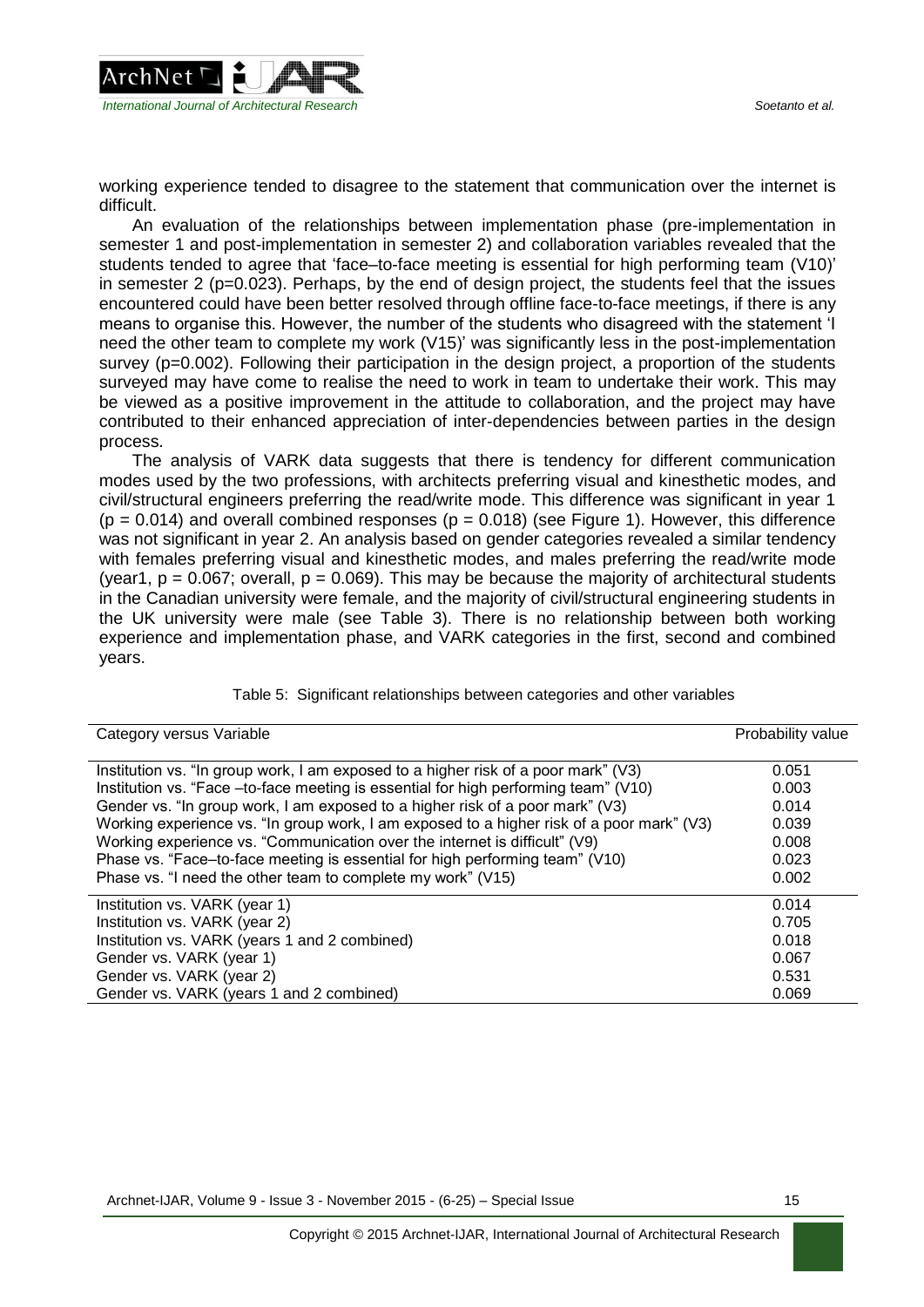



Figure 1. VARK profile for institutions (years 1 and 2 combined)

## **DISCUSSION**

The findings highlight the significance of perceived risk, face-to-face meetings, internet communication, and perceived dependency on one another. Particularly, it is worth noting that the perception of risk was found to be significantly different in three categories, namely institutions/ disciplines, gender, and work experience. When an individual is going to undertake a particular task, in their mind they consider the personal risk and reward from undertaking the task. The perceived risk and reward also influences the level of trust between members in a virtual team (Zolin *et al*., 2004). This perception determines their behaviour and commitment, and ultimately the performance of a virtual team. Architecture students in the Canadian university perceive less risk in group work than their civil/structural engineering students do in the UK university. The same finding was found with female students who represent the majority of architecture students, and those who have previous working experience. Architecture students also perceive a need for face-to-face meetings, more so than their counterparts. An explanation for this may be found in the fact that architecture students are required to spend more of their time working with their colleagues in the design studio, which familiarises them with group learning and a higher level of face-to-face interactions. The process facilitates the development of trust, hence the perceived lower risk associated with group work. Those with previous working experience might tend to realise the need for group work and communication over the internet to deliver their projects, and therefore this mode of working is often not just necessary, but essential for collaboration.

The difference in the preferred communication modes used by the two professions raises an important question; to what extent has this difference been formed by disciplinary training? To address this question, a comparison of the preferred communication modes of the general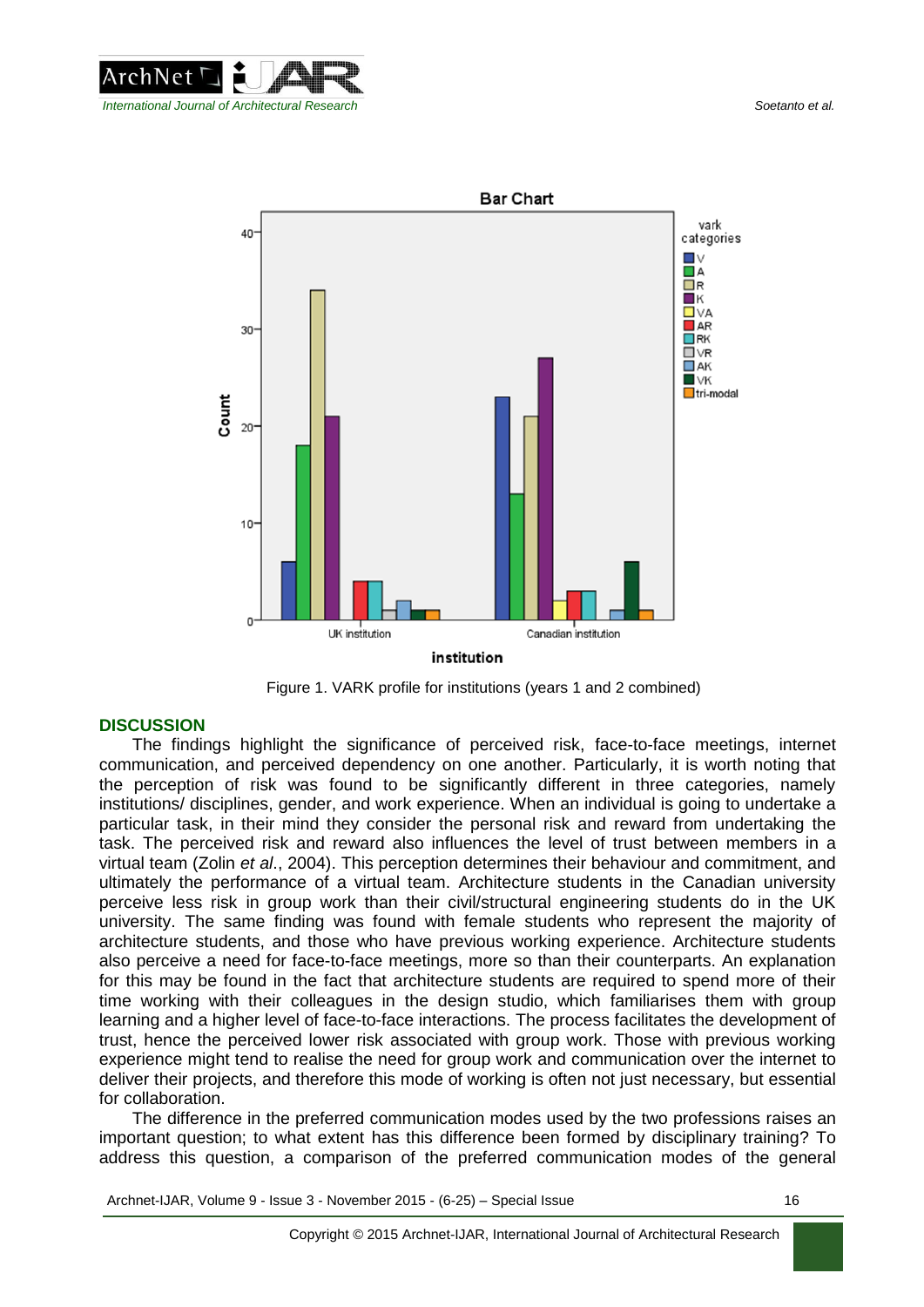

population can provide a reference from which an inference may be drawn. The VARK website, which has been online since 2001, can provide a comparison with the general student population. Based on online responses from around 80,000 students from different levels (including universities, colleges and high schools), Fleming (2015) found significant differences between males and females in their preferred communication modes with men having more kinaesthetic responses and women more read/write responses. Similar to the finding of this research, he also found that subject discipline can influence VARK preferences with those studying graphic design and art subjects preferring visual modes of communication. If the responses in this research demonstrate the same tendency, the finding suggests that training in subject disciplines can influence students' preferred communication mode.

The findings from the quantitative data analysis point towards the need to address perceived risk of distance collaboration in virtual teams, and to raise awareness of different preferred communication modes between members from different disciplines. The perceived risk may be lowered if the members have experienced a virtual teamwork process in their previous work assignment. If they have not had this experience, familiarisation with the virtual teamwork process before they embark on the assignment could also be beneficial. In the group learning setting, the tutor could facilitate familiarisation by providing guidance throughout the duration of the project, and if necessary act as the mediator to resolve any relationship issues/ conflicts which are beyond the means of the learning groups. The mediator was found to be an important factor to enable effective process of virtual collaborative learning (Soetanto *et al*., 2014). However, it is important that tutors should, as far as possible, let students resolve issues by themselves, because experiencing group dynamics, and managing content and relational space (Leinonen *et al*., 2005) are an integral part of learning in the virtual team. It is also important to appreciate different ways of communicating design information. Sketches, drawings and 3D digital models may be used as media for communication; however they may not be able to support the breadth of activities in collaborative interaction in a virtual design team. For example, Dossick and Neff (2011) suggested that current building information modelling (BIM) technologies do not fully support knowledge synthesis during collaborative interaction as they appear to be fixed and immutable. They argued the need for active, informal and flexible media to support joint problem solving in the virtual team. Notwithstanding media requirements, this seems to suggest that the use of multiple communication modes (e.g. discussion in online meetings, exchange of emails, 3D BIM models) may benefit collaborative interaction in the virtual team. Similarly, Dossick *et al*. (2015) identified a gap of knowledge in the distributed design work of the virtual team and how to best support the virtual teams. The following section presents guidance to support international collaborative design projects, which aims to help to lower the perceived risk of collaboration in virtual teams.

#### **GUIDANCE FOR IMPLEMENTING COLLABORATIVE DESIGN PROJECTS**

There is very little evidence that guidance for implementing a collaborative design project exists. Several scholars have published lessons learnt from their implementation in their classes, but these are somewhat piecemeal and do not cover activities comprehensively. This is mainly due to the variability of implementation (Solnosky *et al*., 2014). One recent example, Lee *et al*. (2013) provides guidelines for integration of BIM in construction engineering and management education. It includes technical and management skills which could be introduced by integrating BIM in the curricula. However, it does not fully cover detailed operational aspects of collaborative design project implementation. It also does not provide practical guidance on the 'act of collaboration' in an online environment.

The guidance below was developed mainly for BE educators who are contemplating, or about to implement, collaborative building design project within their programmes of study, involving international partner(s). The guidance not only provides practical advice to implement a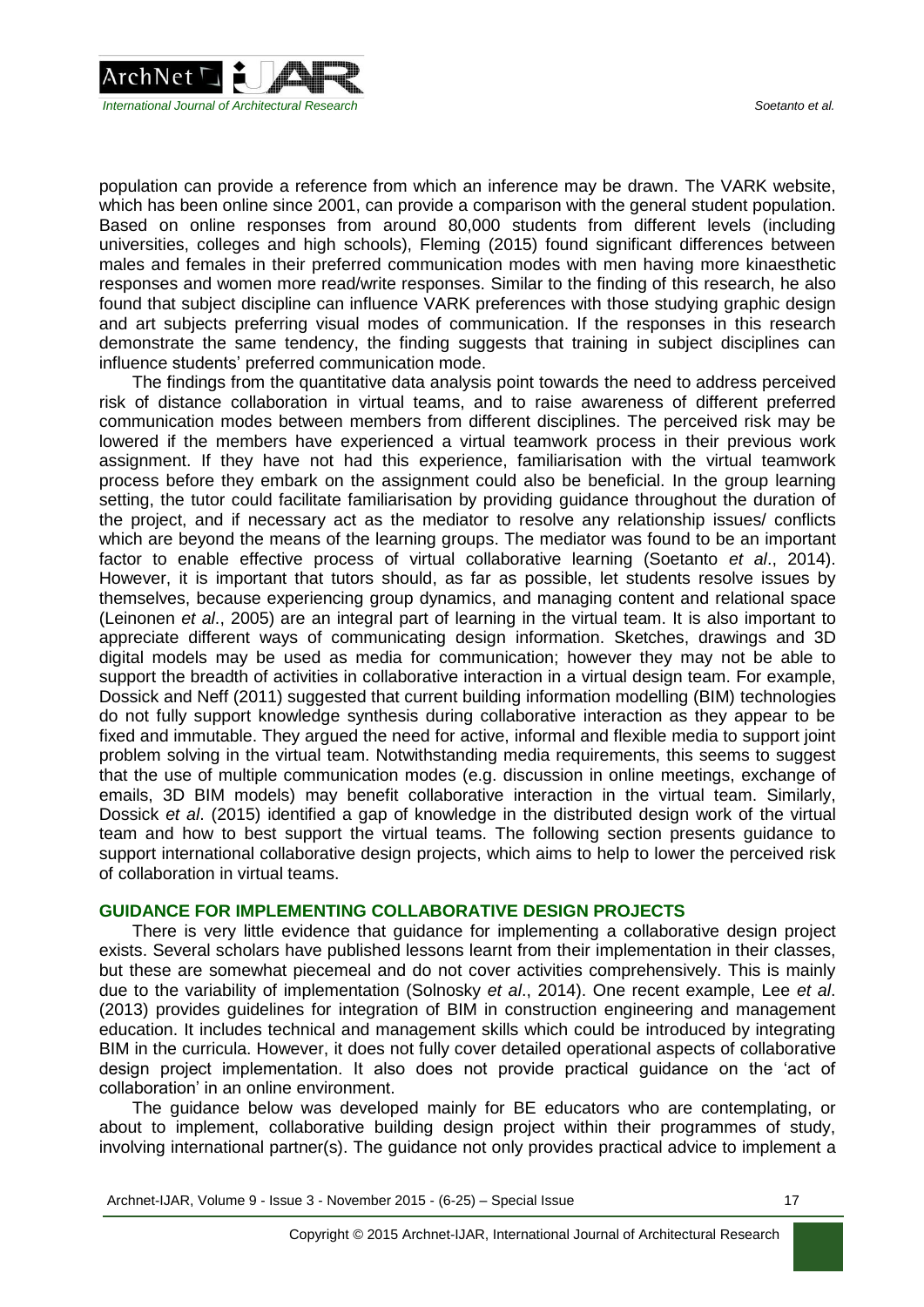

collaborative design project based on the experience of the research team, but also good practice in collaborating online, which were synthesised from the data collected during a course of one academic year.

The aim of the guidance is to help BE educators and learners to develop strategies to achieve a high level of collaboration awareness, and hence to enable effective online collaborations. The strategies were structured in several themes arranged in a hierarchical order, where one theme provides support for the level above it. This hierarchy is diagrammatically presented in a pyramidal model, divided with horizontal slices which each represented each theme. The pyramidal model is shown in Figure 2. The model and complete set of guidance can be seen in [http://bim-hub.lboro.ac.uk/.](http://bim-hub.lboro.ac.uk/) It is not intended to be comprehensive or directive, rather to articulate a set of guiding principles, which can be used in the design and implementation of students' learning activities.

#### **Level 1: Satisfying institutional requirements and aligning with professional guidelines**

Level 1 focusses on institutional and professional considerations for facilitating the implementation of an international collaborative design project. It comprises considerations of implementing institution and professional body requirements on the programme/course. It advises on required adjustments to the existing institutional embedded practice and challenges of these adjustments might encounter. It also covers details of various operational aspects, including choosing collaboration and educational technologies, prior skills of participating students, organisation of consultative meeting between tutors and students. Level 1 sets up the ground rules for the activities, considering the context in which it is to be implemented.

#### **Level 2: Designing activities for online collaborative design**

Level 2 discusses how to run a collaborative design project across multiple institutions, and to develop the design brief, learning and peer assessment requirements which are consistent and fair for all participating students. Levels 1 and 2 may vary according to subject disciplines, but this has been compiled specifically for BE subjects. The remaining levels relate to generic skills that apply to any collaborative design activity that students may undertake.

#### **Level 3: Support for collaboration**

Levels 3 and 4 will be relevant for any collaborative project, whether offline or online. Level 3 looks mainly at the support needed by students when engaged in collaborative activities as part of the curriculum. It is assumed in this case that teams from more than one university are studying different modules (each at their own university), but have a collaborative exercise as part of those modules. This level underlines the need to support the students to maintain good communication throughout the project. It also touches on the use of compatible software.

## **Level 4: Skills for collaboration**

Level 4 looks at the skills that students need to acquire to conduct collaborative activities effectively, whether offline or online. The question of how many of these to directly address with students, and how many are best left for them to learn by experience remains open. It is suggested to raise them as 'things to be aware of', then observe students to see if failing to acquire them is particularly impeding their ability to conduct the activity, at which point some remedial additional seminars on the skills could be implemented. These skills are, in general, applicable to any subject discipline. They are also applicable to collaborations that are intraorganisational (although inter-disciplinary) only. Inter-organisational and international collaborative skills are addressed in the online section, since inter-organisational and international collaborations are likely to be conducted online.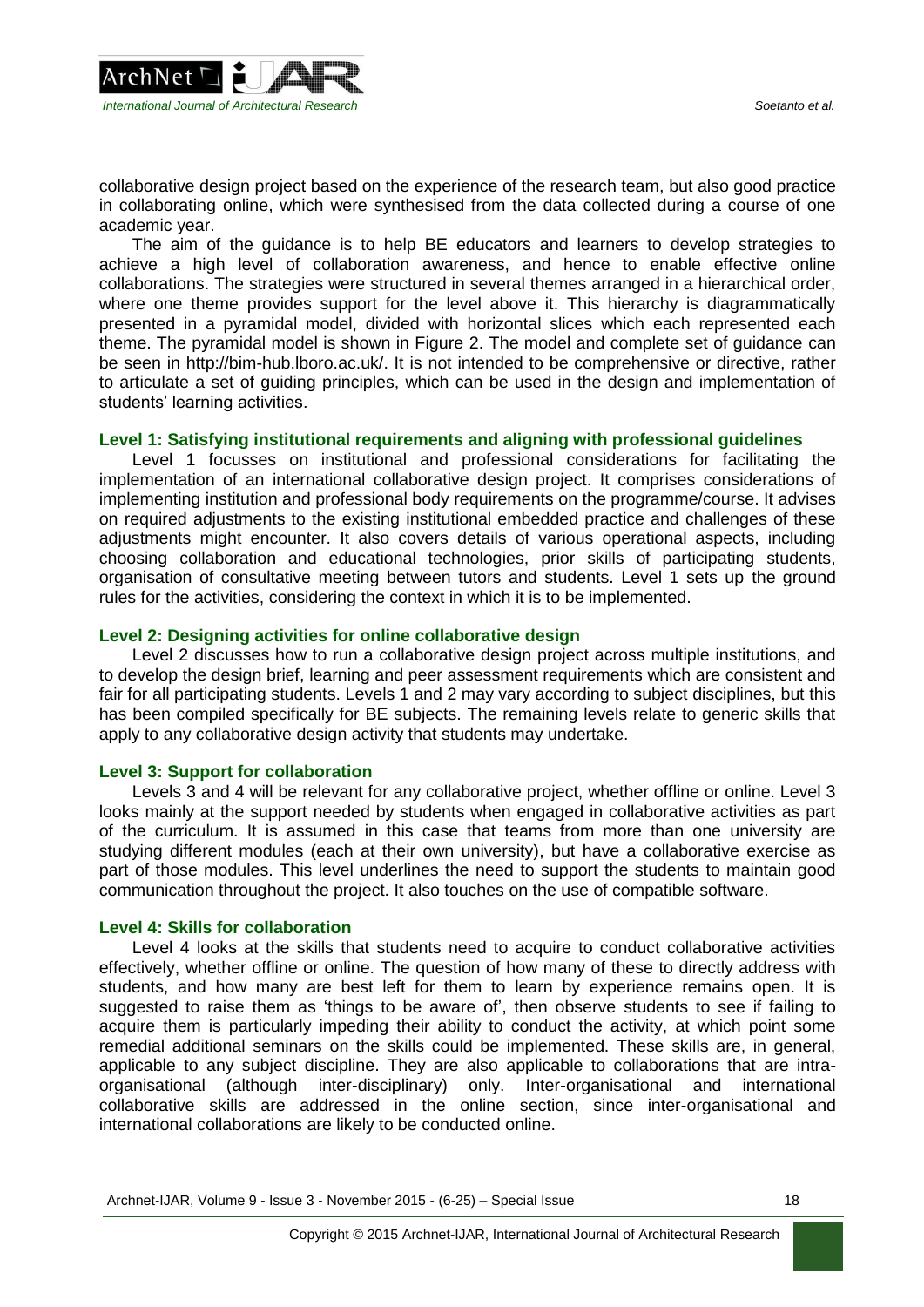



Figure 2. Pyramidal model of guidance for an effective online collaborative design project

#### **Level 5: Platforms for collaboration**

Levels 5 and 6 refer specifically to projects that take place online, when teams are working collaboratively in a virtual environment. This is also the point at which many of the skills of working on inter-organisational and international collaborations can be acquired. Level 5 records the use of technologies by participating students and requirements of hardware and software to enable collaboration. In the project reported here, students were free to use any platforms they wished for their asynchronous working, but were assigned GoToMeeting for their synchronous meetings. All students used email for lengthier communications, most used Dropbox for sharing and storing information, and all used Facebook for communication that required a faster response. The skills they acquired to use the technologies are covered in sections 6 and 7.

#### **Level 6: Skills for online collaboration**

Level 6 looks at the skills the students learnt to apply when moving to an online environment. Many of these appear to be generic skills that would need to be used in any collaborative activity. However, it emerged that the students, although all had worked in teams before, had not acquired these skills. None had experience of virtual teamwork before beginning the project. This was because of the degree of contact they had with other members of their teams when working face-to-face. This meant that these previous collaborations could be affected easily on an *ad hoc* basis. It therefore needs to be noted that, even if the students are familiar with offline collaboration, some skills will need to be acquired when they move to an online environment. Also in reality, most of the challenges that come with inter-institutional and international collaboration are introduced at this point, as the face-to-face collaborations the students were exposed to will be intra-organisational only.

#### **Level 7: Skills for synchronous collaboration**

The skills needed for successful synchronous online collaboration are additional to those, which are routinely used in offline team-working. Level 7 is specifically for these additional skills required when activities take place synchronously, usually during videoconferencing. Some skills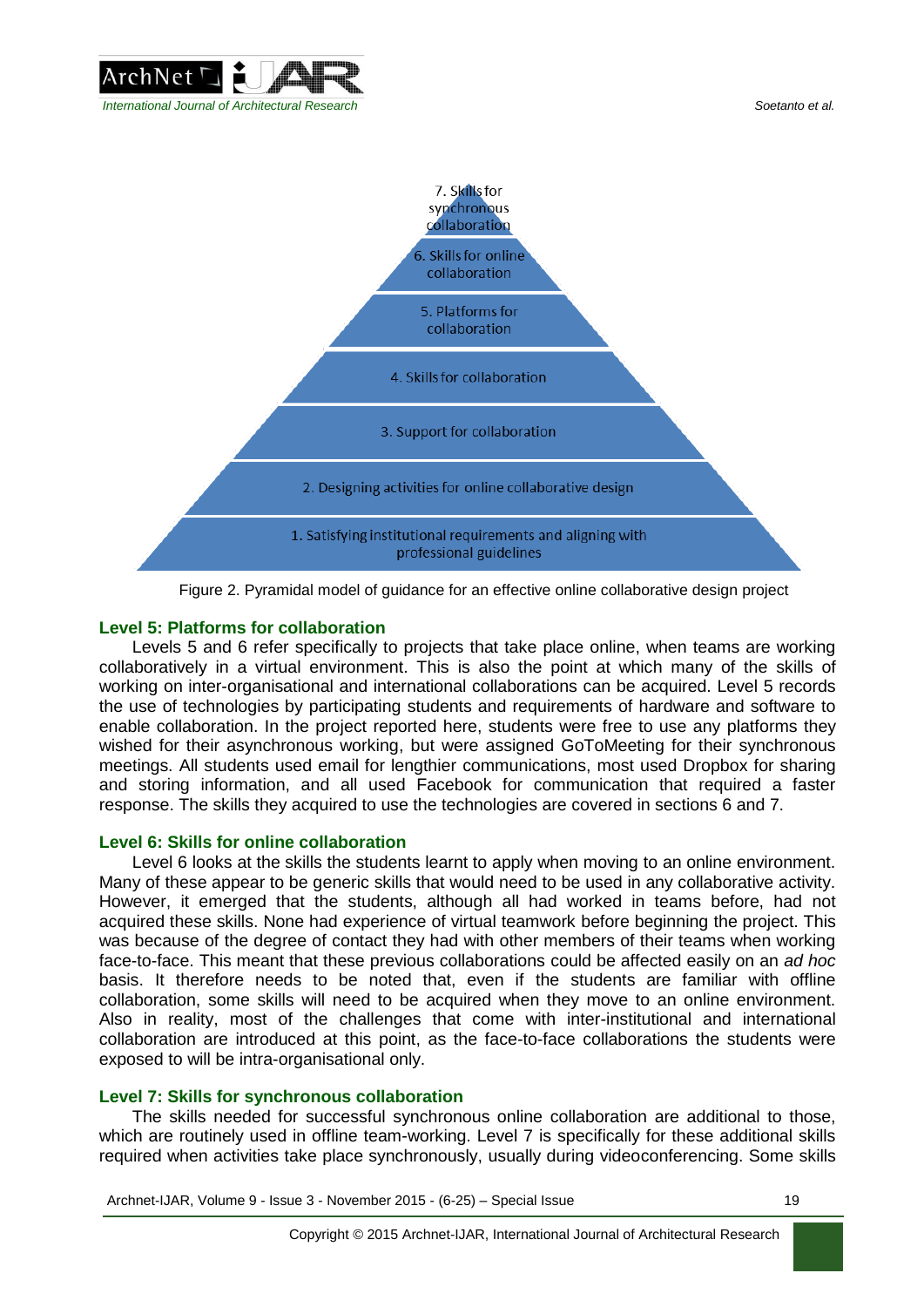

appropriate only to international collaboration can also be acquired here. In the project reported in this paper, students used GoToMeeting, but the skills considered here are independent of the platform used. Guidance at level 7 focuses on making the students aware of the basic norms of behaviour that can be adopted in online meetings. Some of the skills may be seem at first to be self-evident, but in the project, the students were often unaware that they needed them at the start of the collaborative process and sometimes failed to acquire them by the end. Whether the tutors choose to instruct students at the start, or allow them to discover the skills for themselves through trial and error, is a matter of judgment. To be effective, learning from experience requires opportunities for reflection, which can be time-consuming. Consequently, those working on a short timescale may need to fast-track the learning process using the guidance materials we have provided.

However, some of these behaviours should be regarded as essential as they are necessary to meet inclusivity and equality protocols of institutions, and it is appropriate to inform students that they must be used when interacting with each other. As the students became familiar with the use of the GoToMeeting platform, several changes in behaviour became apparent, e.g. they adopted better meeting management techniques, they became more fluent in using the technology for their own purposes, their interactions with each other were faster and clearer and they presented a more positive online presence. In part this was because tasks and roles become clearer as a project progresses, but in part this was because the students became more experienced with how to conduct themselves online and confident at working in a virtual environment.

#### **CONCLUSION**

The application of a collaborative design project in the BE curricula is not new. However, the approaches, object of design, supporting technology used, location, discipline composition and training of participants in the implementation of this activity in the BE curricula vary considerably. Consequently, the outcomes and impacts are difficult to replicate outside the context where it was evaluated. A review of literature suggests that relatively little is known about the elements that determine and influence virtual team performance (Lee-Kelley & Sankey, 2008; Algesheimer *et al*., 2011). This has led to the need for a greater understanding of factors influencing multidisciplinary virtual team interaction and collaboration (i.e. risk, trust, learning style). Furthermore, previous implementations have not provided sufficiently comprehensive lessons learnt, and therefore, meaningful guidance on how to implement multi-disciplinary and –institution international collaborative design projects is arguably absent. To address this gap in knowledge, the paper presents the key findings from a three-year international collaborative design project implementation in UK and Canadian universities, including the analysis of primary data on the perception of collaboration and preferred communication modes, and the guidance for effective practice in an international collaborative design project. The main target audience for the guidance is BE educators who are contemplating, or about to implement, a design project within their curricula, involving international partners. However, those participating in online collaboration can also benefit.

The findings show the effect of disciplinary training on the perceived risk of collaboration and preferred communication mode. Familiarity with team-based collaboration and studio-based learning where frequency of in-person meetings is high, might have facilitated the development of trust between colleagues, and reduced perceived risk. Higher perceived risk is not conducive to successful collaboration as individual members can decide to take actions to protect their own interest and be only partially committed to group work. Consequently, the benefit of co-creation of design, which can provide an optimum solution to the problem, cannot be obtained. In the context of group learning, tutors should consider mechanisms and activities to reduce the perceived risk of collaboration by, for example, providing guidance, taking on a mediating role (if there is a need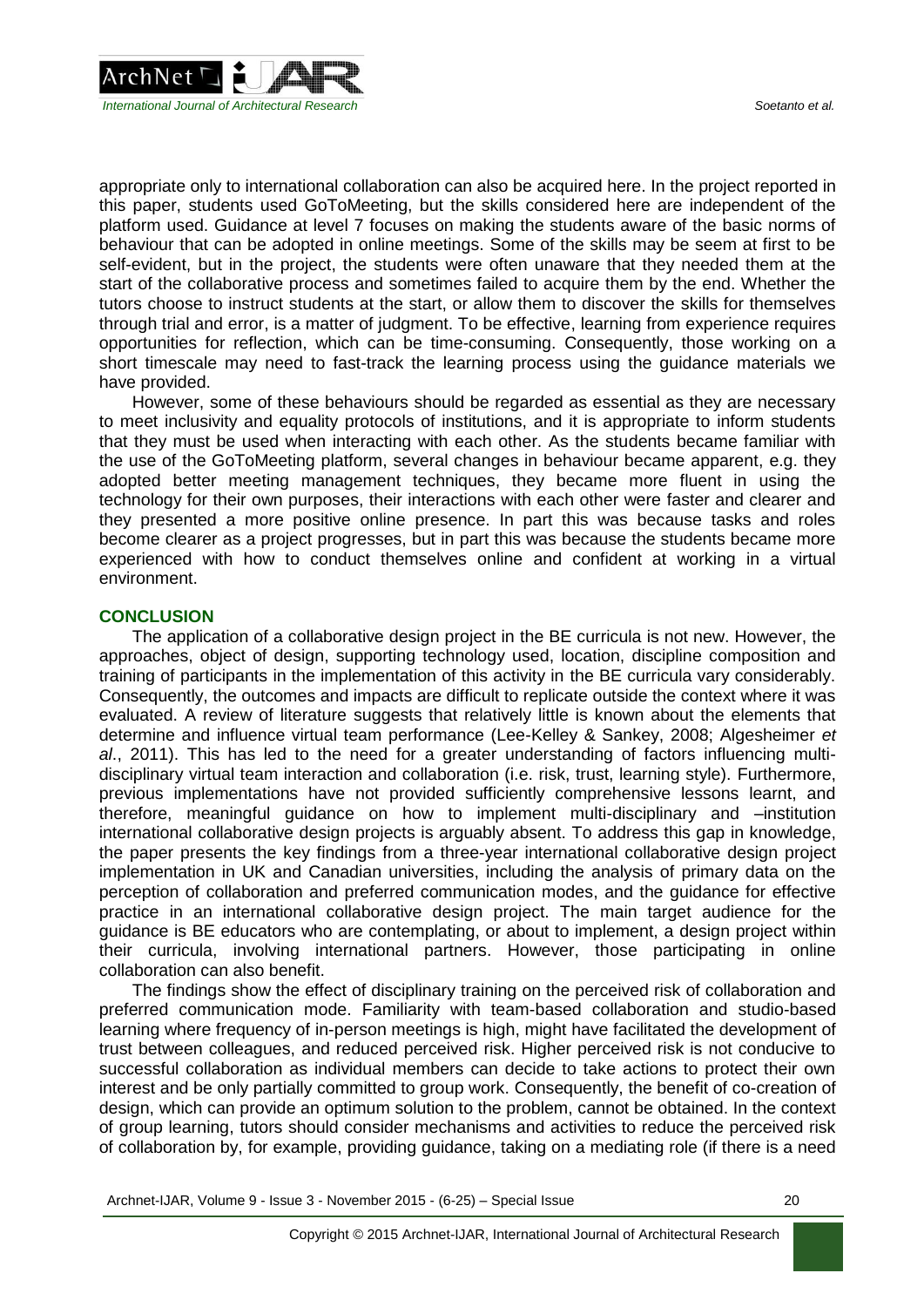

for intervention), encouraging social gatherings, or the use of social media (if face-to-face meetings are impossible). This informal communication can help the development of trust (Strahorn *et al*., 2015) and benefit knowledge synthesis in joint problem solving (Dossick & Neff, 2011). Following their participation in the design project, the students realised a higher perceived dependency on others in undertaking their work. This suggests a positive impact on their attitude to collaboration.

Assuming that the findings of Fleming (2015) are valid and represent the population of those in education, our findings suggest that training in the subject discipline can influence the preferred communication mode of individuals. It is worth noting that a mismatch of preferred communication mode amongst individual members from different disciplines can lead to inaccuracy of information exchanged, ineffective and inefficient process, and hence sub-optimum design solutions. In the worst case, mismatch causes conflicts between members of project team (Fleming, 2015). This highlights the need to raise awareness of different preferred communication mode between members of different disciplines. Given the challenge involved in the process of knowledge synthesis, the use of multiple communication modes (e.g. discussion in online meetings, exchange of emails, 3D BIM models) may benefit joint problem-solving in a virtual team. While it may be unreasonable to expect that members of project team should have the same tendency for certain communication modes, this finding reiterates the need for integration between BE disciplines, which is an important message for stakeholders in BE education. In practical terms, BE students should be exposed to subjects beyond traditional disciplines, giving them a wider and richer range of skills required to work in the 21st century. These skills will enhance their appreciation and understanding of the requirements of built facilities beyond their disciplines. In the long term, this process will help to dismantle the 'disciplinary silos' which have hampered the performance of industry for centuries. For other stakeholders in the BE sector, the findings of this research suggest the need to reduce perceived risk in virtual collaboration and to use multiple modes for communication of complex information in design and construction process. The perceived risk may be reduced by better understanding of the collaboration process, and by having an early consensus on planned activities involved. To reduce the perceived risk, trust between team members is essential.

Several limitations and the need for further research are detailed as follows:

- Although the overall findings were found to be significant, there were discrepancies in the findings between the first year (as presented in Soetanto *et al*., 2012a; 2012b) and the second year of implementation (see Table 5, non-significant findings of VARK preferences). This inconsistency suggests the need for further data collection to develop a more complete pattern of VARK preferences.
- The findings on preferred communication modes suggest the need for further research to explore the optimum utilisation and combination of communication modes to achieve knowledge synthesis in the virtual collaborative building design.
- The guidance presented in this paper serves as a means to share the authors' experience to help BE educators and enhance their practice. It should be trialed in different contexts and further developed based on the evaluation of the outcomes.
- Using students as participants brought several advantages, notably higher response rates to the data collection exercises and importantly, higher degree of control over the tasks required in this 'experiment' (in terms of e.g. comparability across the groups). Although the use of students as respondents aligns well with the research focus on early education of BE professionals, a generalisation to industry professionals should be drawn with caution, as they would have acquired more experience and other influences in the workplace.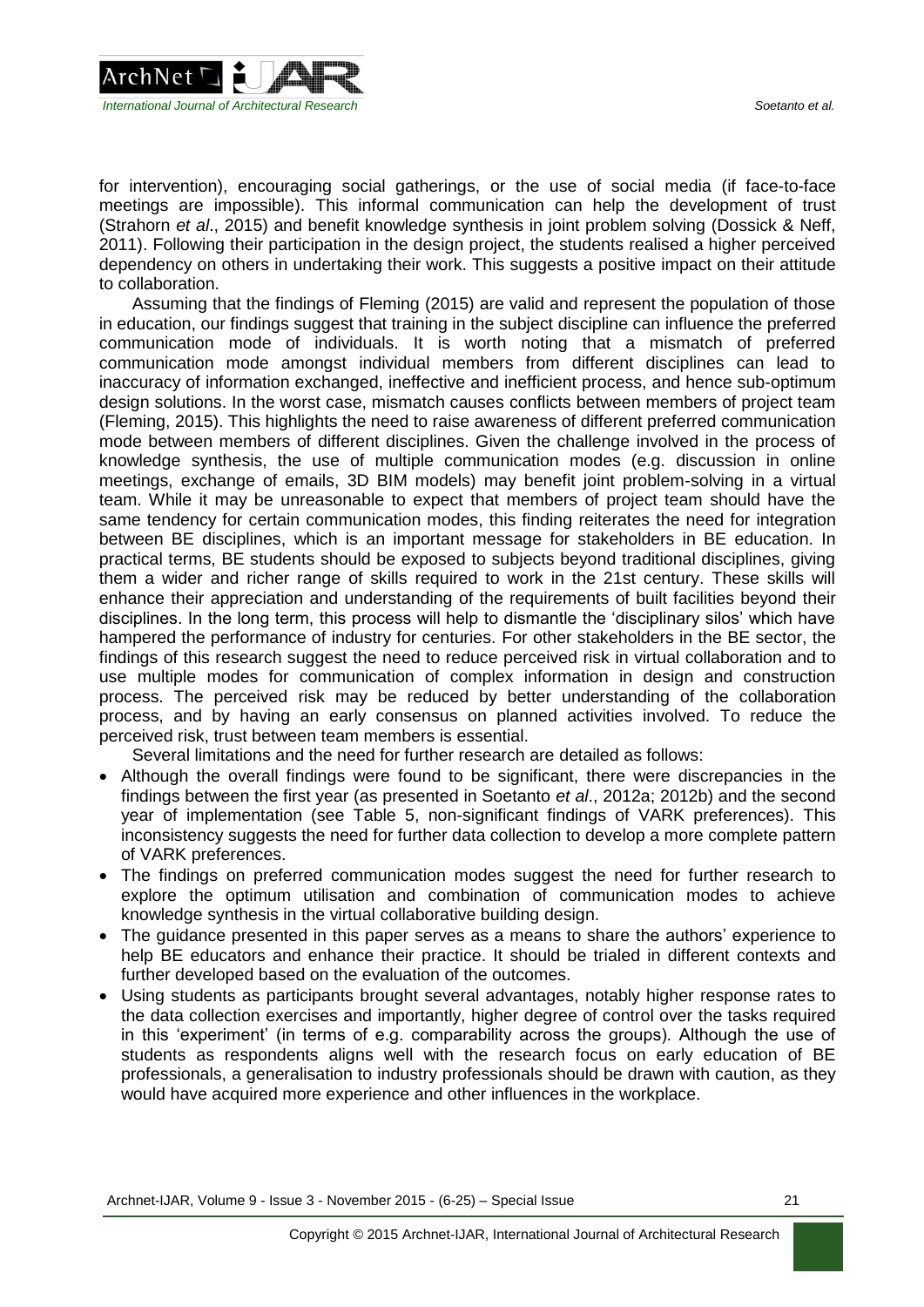

## **ACKNOWLEDGEMENTS**

The authors wish to acknowledge the funding from Hewlett Packard Catalyst Initiative and the Higher Education Academy, which have provided the resources required for the BIM-Hub project [\(http://bim-hub.lboro.ac.uk/\)](http://bim-hub.lboro.ac.uk/).

## **REFERENCES**

- Akintoye, A., & Main, J. (2007). Collaborative Relationships in Construction: The UK Contractors' Perception. Engineering, Construction and Architectural Management, 14(6), 597-617.
- Algesheimer, R., Dholakia, U.M., & Gurau, C. (2011). Virtual Team Performance in a Highly Competitive Environment. Group & Organization Management, 36(2), 161-190.
- Austin, S., Baldwin, A., Li, B., & Waskett, P. (2000). Analytical Design Planning Technique (ADePT): A Dependency Structure Matrix Tool to Schedule the Building Design Process. Construction Management and Economics, 18(2), 173-182.
- BAF (2015). Current Position and Associated Challenges of BIM Education in UK Higher Education. BIM Academic Forum.
- Banwell, H. (1964). The Placing and Management of Contracts for Building and Civil Engineering Work. London: HMSO.
- Barry, B.E., Drnevich, V.P., Irfanoglu, A., & Bullock, D. (2012). Summary of Developments in the Civil Engineering Capstone Course at Purdue University. Journal of Professional Issues in Engineering Education and Practice, 138(1), 95-98.
- Becerik-Gerber, B., Ku, K., & Jazizadeh, F. (2012). BIM-enabled Virtual and Collaborative Construction Engineering and Management. Journal of Professional Issues in Engineering Education and Practice, 138(3), 234-245.
- Bhandari, A., Ong, S.K., & Steward, B.L. (2011). Student Learning in a Multidisciplinary Sustainable Engineering Course. Journal of Professional Issues in Engineering Education and Practice, 137(2), 86-93.
- BIM2050 group (2014). Built Environment 2015: A Report on Our Digital Future. London: Construction Industry Council.
- Bouchlaghem, D., Shang, H., Anumba, C.J., Cen, M., Miles, J., & Taylor, M. (2005). ICT-enabled Collaborative Working Environment for Concurrent Conceptual Design. Architectural Engineering and Design Management, 1(4), 261-280.
- Chidambaram, L. (1996). Relational Development in Computer-supported Groups. MIS Quarterly,20(2), 143-163.
- Chinowsky, P.S., & Rojas, E.M. (2003). Virtual Teams: Guide to Successful Implementation. Journal of Management in Engineering, 19(3), 98-106.
- Daim, T.U., Ha, A., Reutiman, S., Hughes, B., Pathak, U., Bynum, W., & Bhatla, A. (2012). Exploring the Communication Breakdown in Global Virtual Teams. International Journal of Project Management, 30, 199-212.
- Dainty, A, Moore, D., & Murray, M. (2006). Communication in Construction: Theory and Practice. London: Taylor and Francis.
- Demirbas, O.O., & Demirkan, H. (2003). Focus on Architectural Design Process through Learning Styles. Design Studies, 24(5), 437-456.
- Digicon & IBC (2013). National BIM Survey Analysis. Digicon Information Inc. and Institute for BIM in Canada, Edmonton.
- Dossick, C.S., Anderson, A., Azari, R., Iorio, J., Neff, G., & Taylor, J.E. (2015). Messy Talk in Virtual Teams: Achieving Knowledge Synthesis through Shared Visualizations. Journal of Management in Engineering, 31(1), A4014003-1 – 10.
- Dossick, C.S., & Neff, G. (2011). Messy Talk and Clean Technology: Communication, Problem-solving and Collaboration using Building Information Modelling. Engineering Project Organization Journal, 1, 83- 93.
- Fleming, N.D. (2015). Introduction to VARK. From http://vark-learn.com/introduction-to-vark/, accessed date 28 March 2015.
- Fleming, N.D., & Mills, C. (1992). Not Another Inventory, Rather a Catalyst for Reflection. To Improve the Academy, 11, p. 137.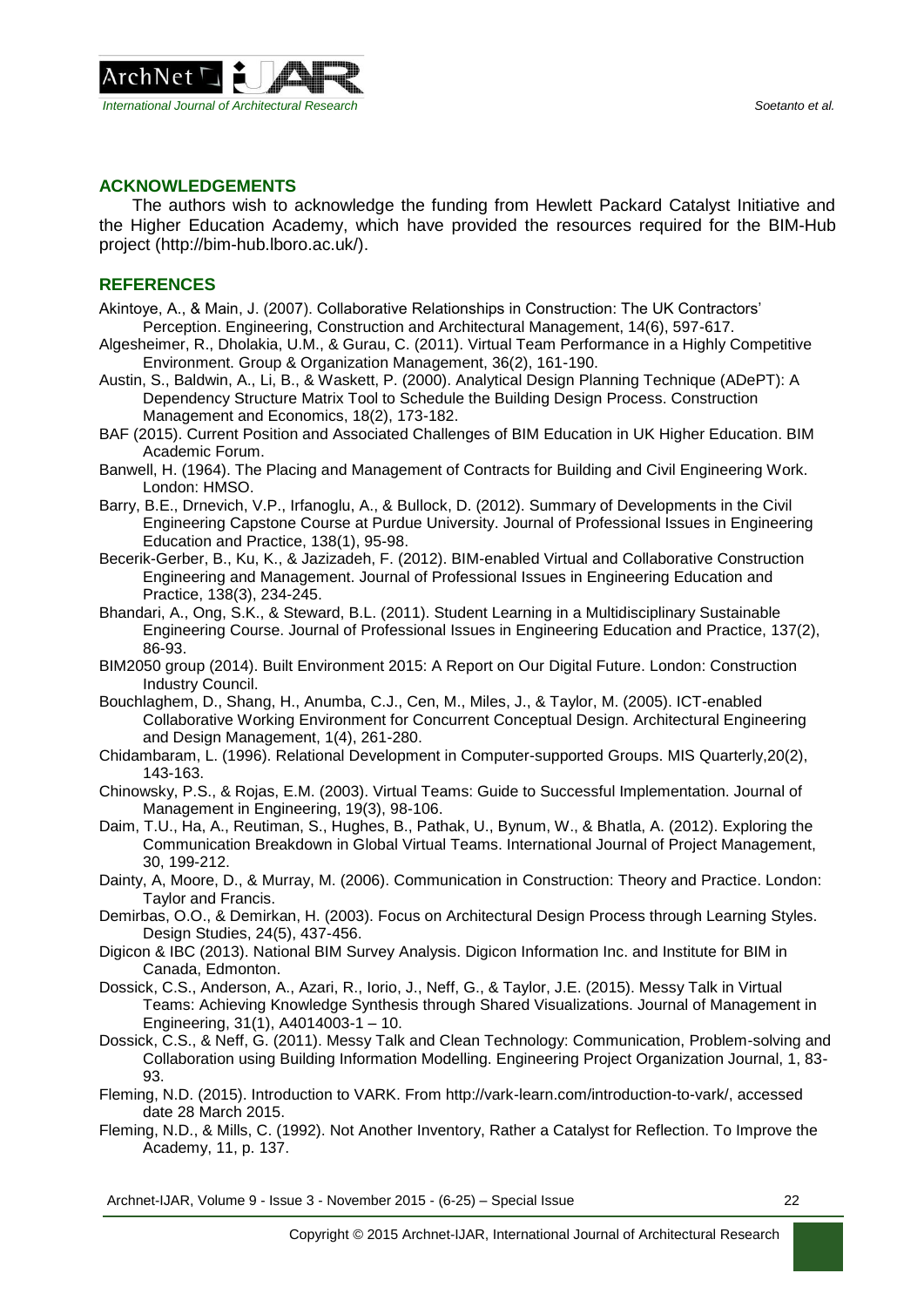

- Fruchter, R. (1999). A/E/C Teamwork: A Collaborative Design and Learning Space. Journal of Computing in Civil Engineering, 13(4), 261-269.
- Garland, R. (1991). The Mid-Point on a Rating Scale: Is it Desirable? Marketing Bulletin, 2, 66-70.

Gaudes, A., Hamilton-Bogart, B., Marsh, S., & Robinson, H. (2007). A Framework for Constructing Effective Virtual Teams. Journal of E-working, 1, 83-97.

- Hardin, R. (2000). Trust and Trustworthiness. New York, NY: Russell Sage Foundation.
- Hertel, G., Geister, S., & Konradt, U. (2005). Managing Virtual Teams: A Review of Current Empirical Research. Human Resource Management Review, 15, 69-95.
- Hussein, K.M., & Peña-Mora, F. (1999). Frameworks for Interaction Support in Distributed Learning Environments. Journal of Computing in Civil Engineering, 13(4), 291-302.
- Jarvenpaa, S., & Leidner, D. (1999). Communication and Trust in Global Virtual Teams. Organization Science, 10(6), 791-815.
- Kagioglou, M., Cooper, R., Aouad, G., Hinks, J., Sexton, M., & Sheath, D. (1998). Final Report: Process Protocol. Manchester: University of Salford. ISBN 090-289-619-9.
- Kankanhalli, A., Tan, B.C.Y., & Wei, K.K. (2007). Conflict and Performance in Global Virtual Teams. Journal of Management Information Systems, 23(3), 237-274.
- Kolb, D.A. (1984). Experiential Learning. Englewood Cliffs, New Jersey: Prentice-Hall.
- Korkmaz, S. (2012). Case-based and Collaborative-learning Techniques to Teach Delivery of Sustainable Buildings. Journal of Professional Issues in Engineering Education and Practice, 138(2), 139-144.
- Latham, M. (1994) Constructing the Team: Final Report of the Government/ Industry Review of Procurement and Contractual Arrangements in the UK Construction Industry. London: HMSO.
- Lee-Kelley, L., & Sankey, T. (2008). Global Virtual Teams for Value Creation and Project Success: A Case Study. International Journal of Project Management, 26, 51-62.
- Lee, N., Dossick, C.S., & Foley, S.P. (2013). Guideline for Building Information Modelling in Construction Engineering and Management Education. Journal of Professional Issues in Engineering Education & Practice, 139, 266-274.
- Leinonen, P., Järvelä, S., & Häkkinen, P. (2005). Conceptualizing the Awareness of Collaboration: A Qualitative Study of a Global Virtual Team. Computer Supported Cooperative Work, 14, 301-322.
- Leite, W.L., Svinicki, M., & Shi, Y. (2010). Attempted Validation of the Scores of the VARK: Learning Styles Inventory with Multitrait-Multimethod Confirmatory Factor Analysis Models. Educational and Psychological Measurement, 70(2), 323-339.
- Marcy. V. (2001). Adult Learning Styles: How the VARK© Learning Style Inventory Can Be Used to Improve Student Learning. Perspective on Physician Assistant Education, Journal of the Association of Physician Assistant Programs, 12(2) Spring.
- Mayer, R.C., Davis, J.H., & Schoorman, D. (1995). An Integrative Model of Organizational Trust. Academy of Management Review, 20(3), 709-734.
- O'Brien, W., Soibelman, L., & Elvin, G. (2003). Collaborative Design Processes: An Active- and Reflectivelearning Course in Multidisciplinary Collaboration. Journal of Construction Education, 8(2), 78-93.
- Peterson, F., Hartmann, T., Fruchter, R., & Fischer, M. (2011). Teaching Construction Project Management with BIM Support: Experience and Lessons Learned. Automation in Construction, 20, 115-125.
- Soetanto, R., Childs, M., Poh, P., Austin, S., & Hao, J. (2012a). Global Multidisciplinary Learning in Construction Education: Lessons from Virtual Collaboration of Building Design Teams. Civil Engineering Dimension, 14(3), 173-181. ISSN 1410-9530 print / ISSN 1979-570X online
- Soetanto, R., Poh, P., Austin, S., Hao, J., & Katsanis, C. (2012b). Communication Modes and Performance of Virtual Design Teams in an Undergraduate Building Project. Proceedings of ARCOM Twentyeighth Annual Conference, University of Edinburgh, 3-5 September.
- Soetanto, R., Childs, M., Poh, P., Austin, S., & Hao, J. (2014). Virtual Collaborative Learning for Building Design. Proceedings of the Institution of Civil Engineers - Management, Procurement and Law, 167, MP1, 25-34. http://dx.doi.org/10.1680/mpal.13.00002
- Soibelman, L., Sacks, R., Akinci, B., Dikmen, I., Birgonul, M.T., & Eybpoosh, M. (2011). Preparing Civil Engineers for International Collaboration in Construction Management. Journal of Professional Issues in Engineering Education and Practice, 137(3), 141-150.
- Solnosky, R., Parfitt, M.K., & Holland, R. (2014). Delivery Methods for a Multi-disciplinary Architectural Engineering Capstone Design Course. Architectural Engineering and Design Management, published online 9 June 2014. DOI:10.1080/17452007.2014.925418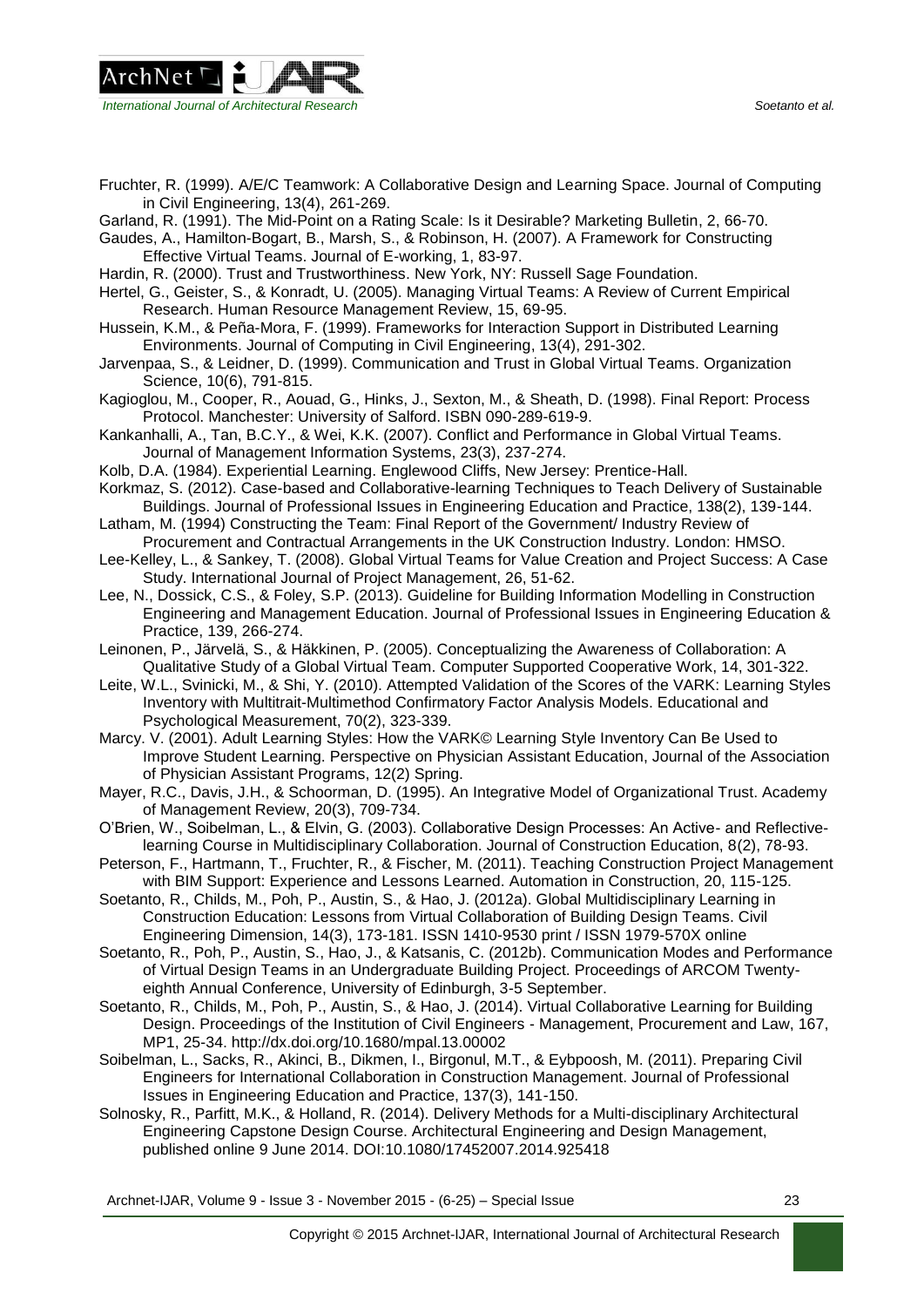

- Stanford, M.S., Benson, L.C., Alluri, P., Martin, W.D., Klotz, L.E., Ogle, J.H., Kaye, N., Sarasua, W., & Schiff, S. (2013). Evaluating Student and Faculty Outcomes for a Real-world Capstone Project with Sustainability Considerations. Journal of Professional Issues in Engineering Education and Practice, 139(2), 123-133.
- Strahorn, S., Gajendran, T., & Brewer, G. (2015). The Influence of Trust in Traditional Contracting: Investigating the 'Lived Experience' of Stakeholders. Construction Economics and Building, 15(2), 81-101.
- Tezel, E. & Casakin, H. (2010). Learning Styles and Students' Performance in Design Problem Solving. International Journal of Architectural Research, 4(2-3), 262-277.
- Tucker, R., & Rollo J. (2006). Teaching and Learning in Collaborative Group Design Projects. Architectural Engineering and Design Management, 2, 19-30.
- Wilkinson, N., & Lamb, F. (2010). WebPA Online Peer Assessment: Resource Pack. Loughborough: Loughborough University.
- Wilson-Medhurst, S. (2008). Towards Sustainable Activity-led Learning Innovations in Teaching, Learning and Assessment. In Innovation, Good Practice and Research in Engineering Education, The Higher Education Academy Engineering Subject Centre. Loughborough: Loughborough University.
- Wolcott, M., Brown, S., King, M., Ascher-Barnstone, D., Beyreuther, T., & Olsen, K. (2011). Model for Faculty, Student, and Practitioner Development in Sustainability Engineering through an Integrated Design Experience. Journal of Professional Issues in Engineering Education and Practice, 137(2), 94-101.
- Yazici, H.J. (2005). A Study of Collaborative Learning Style and Team Learning Performance. Education + Training, 47(3), 216-229.
- Zolin, R., Hinds, P.J., Fruchter, R., & Levitt, R.E. (2004). Interpersonal Trust in Cross-functional, Geographically Distributed Work: a Longitudinal Study. Information and Organization, 14, 1-26.

# **AUTHORS**

#### **Robby Soetanto**

*Senior Lecturer in Construction Management School of Civil and Building Engineering Loughborough University, UK* Email address: [R.Soetanto@lboro.ac.uk](mailto:R.Soetanto@lboro.ac.uk)

\_\_\_\_\_\_\_\_\_\_\_\_\_\_\_\_\_\_\_\_\_\_\_\_\_\_\_\_\_\_\_\_\_\_\_\_\_\_\_\_\_\_\_\_\_\_\_\_\_\_

#### **Mark Childs**

*Senior Research Fellow Faculty of Engineering and Computing Coventry University, UK* Email address: aa5575@coventry.ac.uk

#### **Paul S.H. Poh**

*Associate Professor Department of Architectural Science Ryerson University, Toronto, Canada* Email address: [paulpoh@ryerson.](mailto:paulpoh@ryerson)ca

#### **Stephen Austin**

*Head of Department School of Energy, Construction and Environment Coventry University, UK* Email address: aa2373@coventry.ac.uk